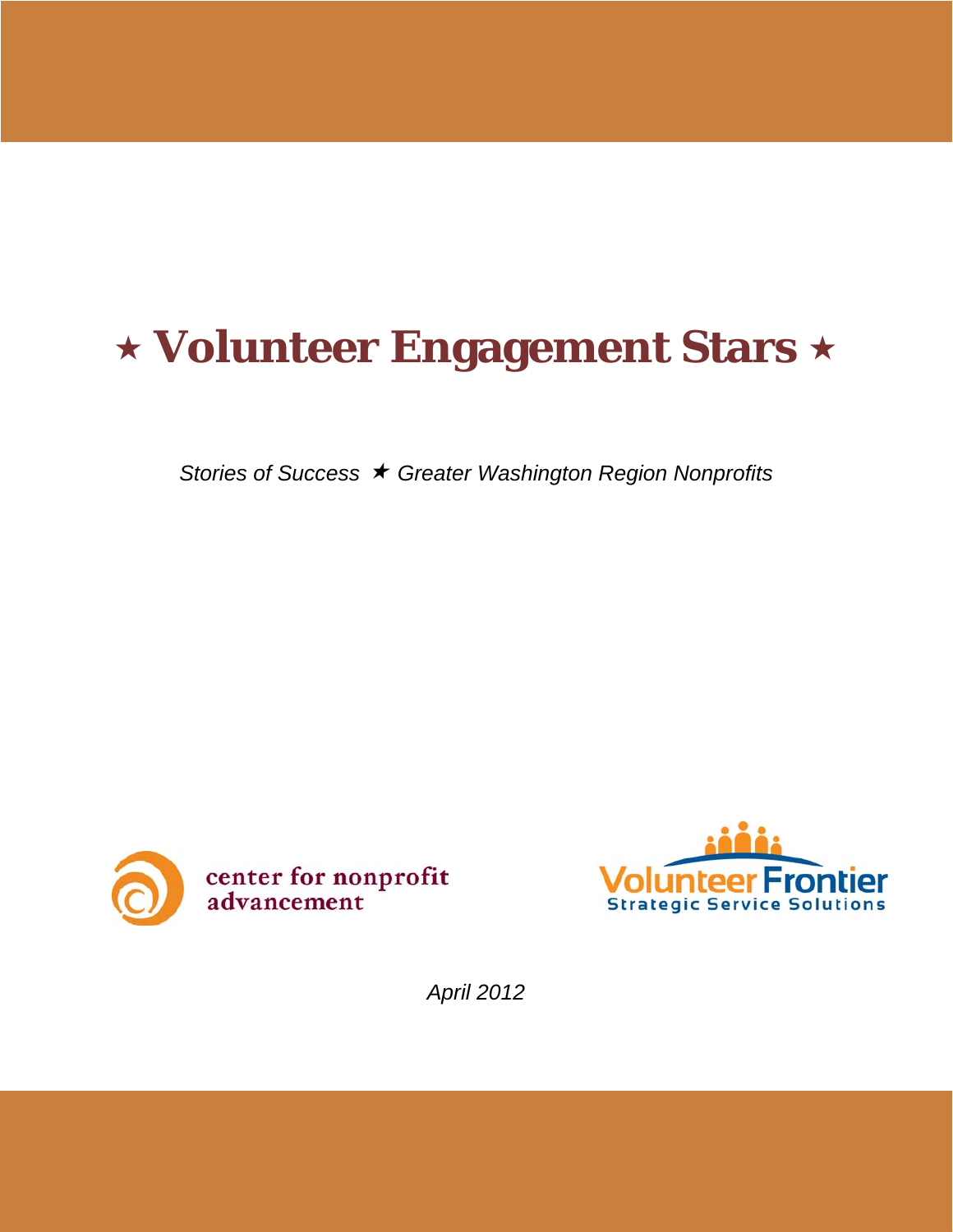*The Center for Nonprofit Advancement and Volunteer Frontier thank the nonprofits and their leaders who gave generously of their time and insight to participate in this report.* 

Arlington Free Clinic, www.arlingtonfreeclinic.org, Nancy Pallesen, Executive Director

A Wider Circle, www.awidercircle.org, Mark Bergel, Executive Director

Capital Area Food Bank, www.capitalareafoodbank.org, Lynn Brantley, CEO

For Love of Children, www.floc.org, Tim Payne, Executive Director

Hospice Caring, www.hospicecaring.org, Jeannette Mendonca, Executive Director

Iona Senior Services, www.iona.org, Sally White, Executive Director

Little Lights Urban Ministries, www.littlelights.org, Steve Park, Executive Director

Rebuilding Together of Montgomery County, www.rebuildingtogethermc.org, Susan Hawfield, Executive Director

Washington Area Bicyclist Association, www.waba.org, Shane Farthing, Executive **Director** 

*The Center for Nonprofit Advancement thanks Reed Dewey of Volunteer Frontier who took the lead in interviewing these nonprofit organizations and writing this report.* 

*Volunteer Engagement Stars: Nonprofit Stories of Success in the Greater Washington Region*  By the Center for Nonprofit Advancement and Volunteer Frontier April 2012 © all rights reserved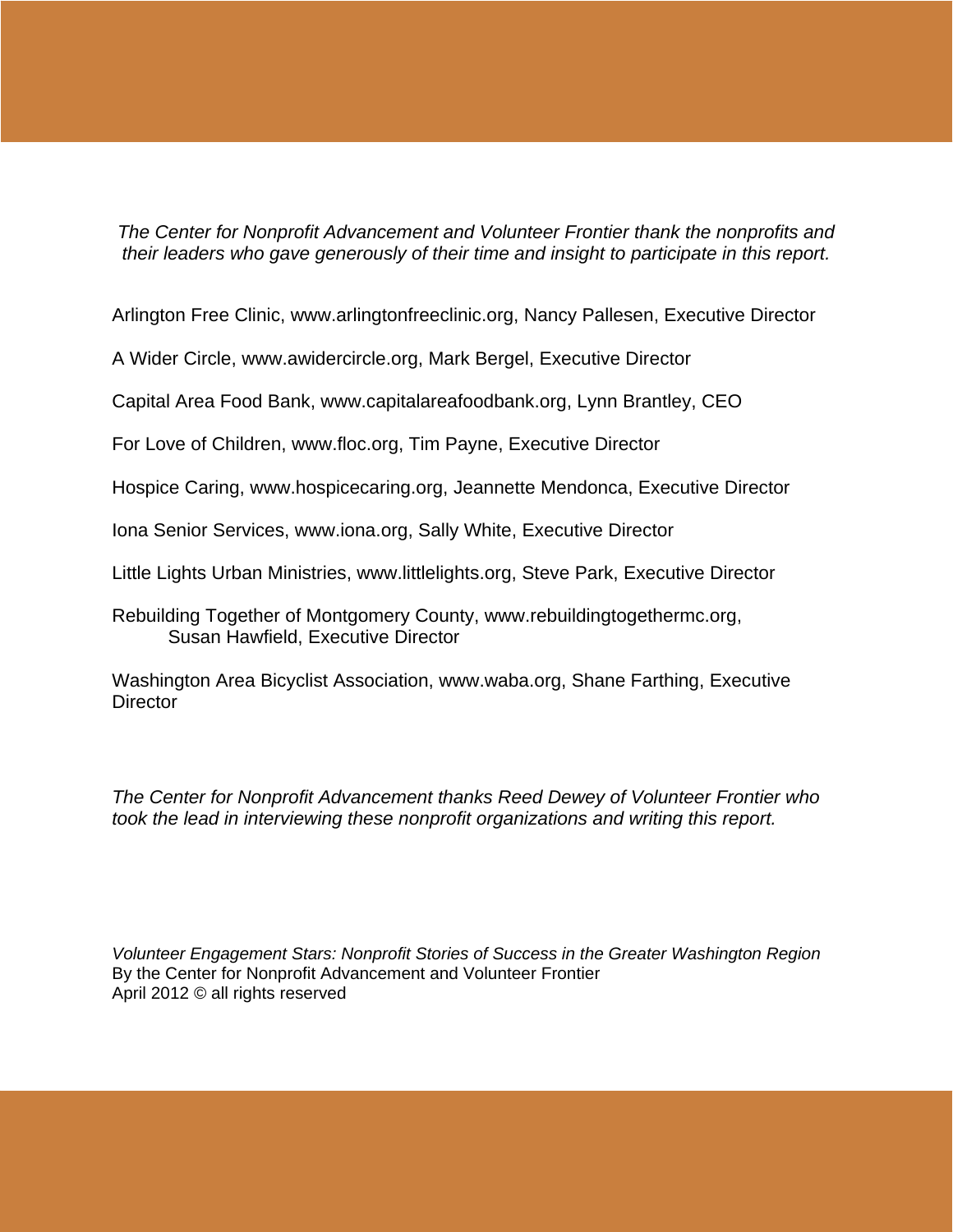## **Forward**



Glen O'Gilvie CEO, Center for Nonprofit Advancement

I am pleased to introduce the *Volunteer Engagement Stars Report*, a collaboration between the Center for Nonprofit Advancement and Volunteer Frontier. In these challenging economic times, attracting and tapping the region's incredible pool of volunteers can provide nonprofits with the human resources needed to accomplish their missions.

We know many nonprofits in the Washington region are doing amazing work with volunteers. Our hope is that the case studies from these organizations will inspire and challenge nonprofits to continue learning from each other about what works with volunteers.

The report also provides further evidence on how donors, volunteers, clients and our ambassadors are increasingly interchangeable. CEOs in this report tend to look at those who care about our work as stakeholders first, then as volunteers, board members and donors. Indeed, all stakeholders are needed to attract more people to our nonprofit community as active contributors of time, talent and treasures.

An important finding from this report centers on how we engage others. Utilizing volunteers well is about creating a culture which embraces and respects those who serve, while at the same time providing them with meaningful service experiences. While all nonprofits engage volunteers in some way, these stories from our peers provide a fresh look at how nonprofits creatively engage volunteers of all kinds.

I invite you to share this report with others in your office or perhaps use it as a conversation starter for a board or staff meeting. Possible questions might include, "How do we engage volunteers in new ways?," or "Are we doing enough to help volunteers belong and gain ownership in what they do?"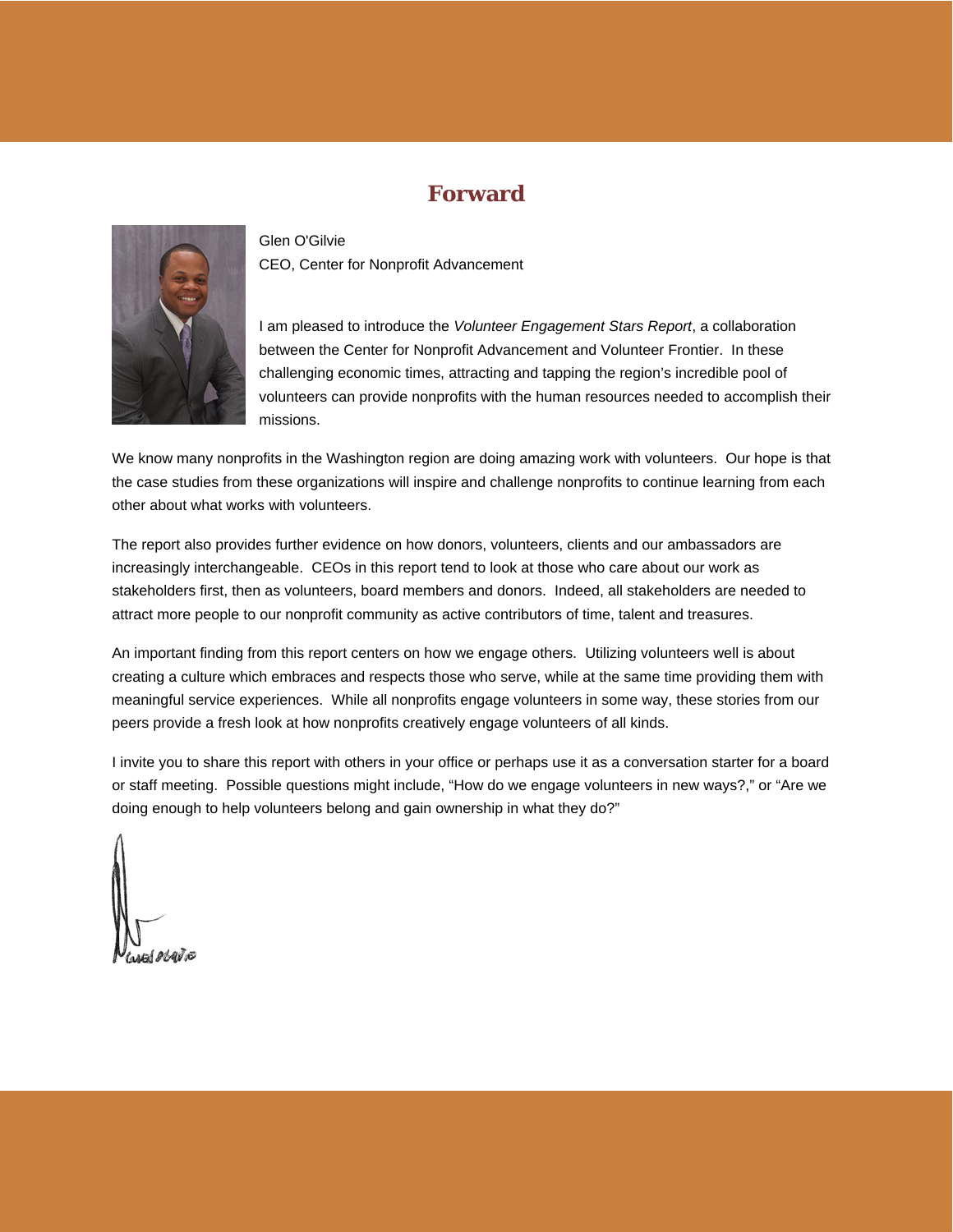# **Volunteer Engagement Stars**

*Stories of Success Greater Washington Region Nonprofits*

# Table of Contents

| <b>Executive Summary</b>                                          | 5     |
|-------------------------------------------------------------------|-------|
| <b>Case Studies</b>                                               |       |
| Arlington Free Clinic (Arlington, Va.)                            | 8     |
| A Wider Circle (Montgomery County, Md. and District of Columbia)  | 11    |
| Capital Area Food Bank (Washington region)                        | 14    |
| For Love of Children (District of Columbia)                       | 17    |
| Hospice Caring (Montgomery County, Md.)                           | 20    |
| Iona Senior Services (District of Columbia)                       | 23    |
| Little Lights Urban Ministries (District of Columbia)             | 26    |
| Rebuilding Together Montgomery County (Montgomery County, Md.)    | 29    |
| Washington Area Bicyclist Association (Washington region)         | 32    |
| Resources, References and Methodology                             | 35-36 |
| About the Center for Nonprofit Advancement and Volunteer Frontier | 37    |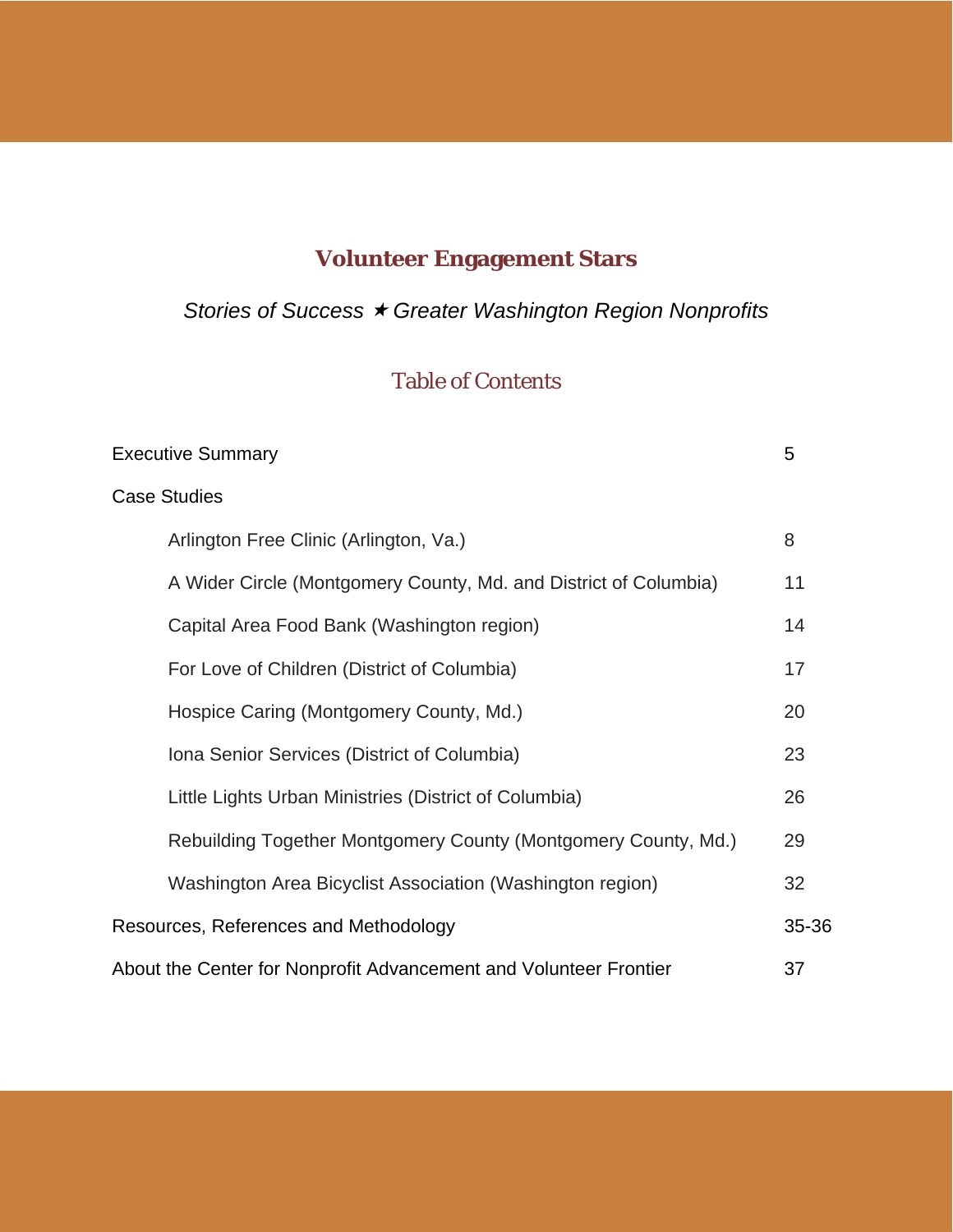## **Executive Summary**

This report showcases nine Greater Washington nonprofits who utilize volunteers in dynamic ways and return dramatic results. Nonprofit board members, CEOs, senior managers and staff who work with volunteers will find practical approaches to building upon their existing volunteer engagement efforts. The nonprofits featured in this report show that engaging volunteers well can result in a high rate of return. Volunteers at these agencies are saving money on professional services, serving as program leaders, playing key fundraising roles and serving in sustained direct service roles that contribute to the organization's overall mission.

Research has shown that nonprofits have much to gain from leveraging volunteers in new ways, yet many agencies continue to utilize volunteers in traditional direct-service or board member roles. Numerous studies also show that nonprofits still face challenges supporting and retaining volunteers [1]. Nonprofits that rely less on volunteers, or give volunteers a narrow range of volunteer opportunities are less productive and deliver less benefit than nonprofits that tap volunteers in diverse ways [2]. One national study, completed in 2010, showed that nonprofits can achieve up to an 800% return on investment by utilizing skilled volunteers [3].

Each year, almost one third of all volunteers leave the agencies for which they have served [4]. With better approaches to involving volunteers as decision-makers and a concerted effort to utilize volunteer skills, ample evidence exists that nonprofits could greatly benefit from investing in increased volunteer engagement [5].

With the persistent challenges of raising money in a weak economy, the business case for strategic volunteer engagement has never been stronger. Almost 25% of nonprofits have no plans to tap unpaid professionals for assistance with maintaining organizational capacity, yet, nine in ten agencies say they need skilled volunteer help [6]. The choice for some CEOs has been to either hire consultants or to go without. Lack of investment in the organization's people and capacity can lead to a slow decline, resulting in higher rates of staff and volunteer turnover [7].

References are noted on page 36.

## **Key Recommendations**

Based on the interviews with the nonprofits featured in this report, the following recommendations emerged to help agencies increase effective volunteer engagement.

## **Create An Organizational Culture That Embraces Volunteers**

CEOs and volunteer managers talked about the organization's mission being the unifying force that gets volunteers and staff working together. Agency leaders talked about how embracing volunteers is critical to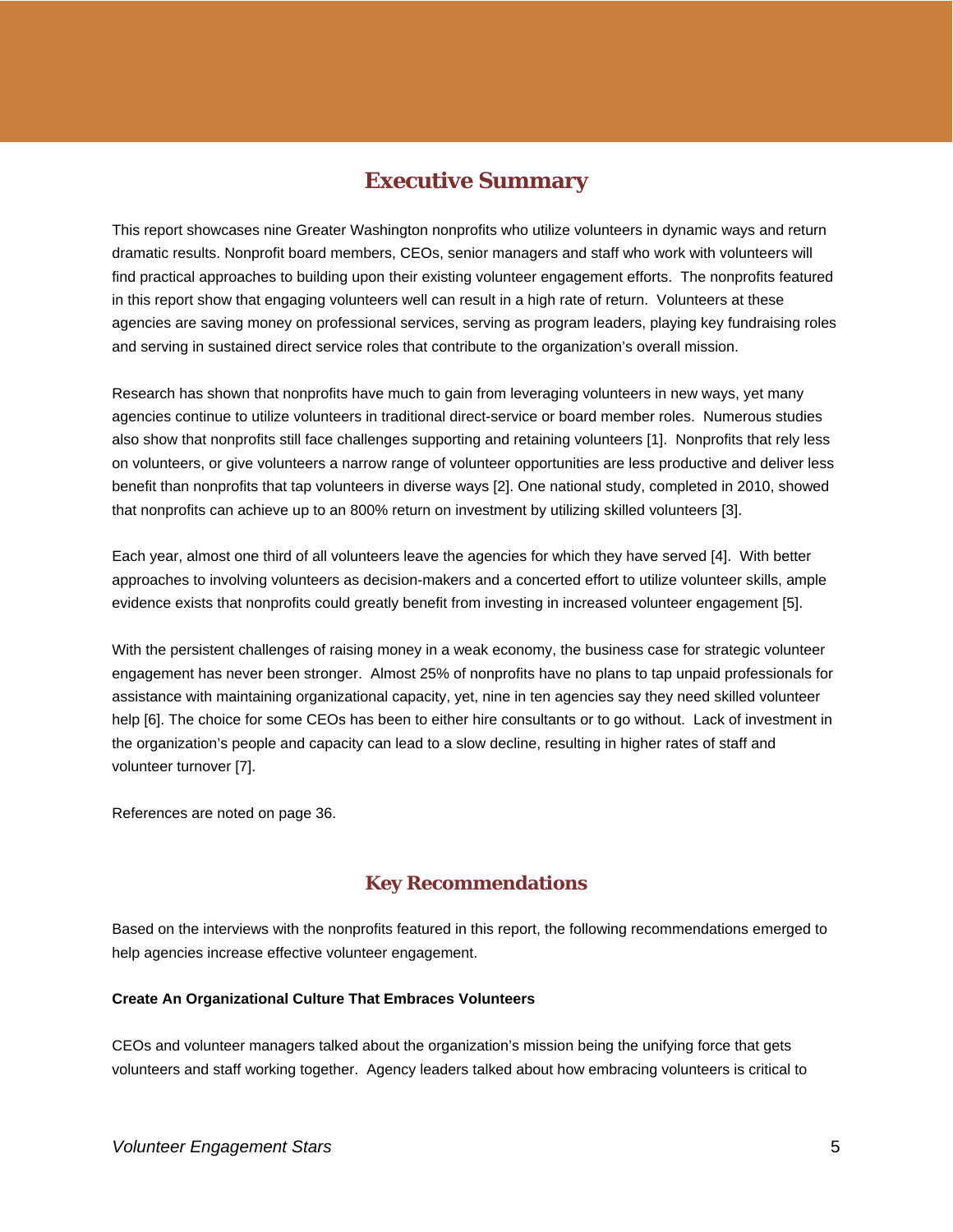achieving their work. This sentiment is conveyed to staff and volunteers on a regular basis. An important theme that continually arose was that volunteers could be considered for almost any task.

#### **See Today's Volunteer As Tomorrow's Donor**

Executive directors and their staff said they see volunteering as an effective way to bring on more dedicated stakeholders. Agencies work to educate prospective volunteers about their work through informational group or one-on-one meetings, then seek commitment later if there is a fit. With a broader understanding of the mission, it is believed volunteers will want to give time, money and in-kind contributions through ways that work for them. To this end, two agencies interviewed raised significant money in the first ever "*Give to the Max*" online giving campaign during the Fall of 2011. Many of their contributors were existing volunteers. With the advent of social media and other inexpensive communications tools, the line between agency stakeholder groups (volunteers, donors, clients, board members, partners) is blurring. Organization leaders expressed that it is advantageous for people to be involved with their agency in numerous ways. Some agencies interviewed already track whether or not volunteers are giving money.

## **Involve the Business Community - Especially in Skilled Volunteering**

While company sponsorships and grants decline, and company based hands-on community engagement increases, building a relationship with businesses of every size is an investment that pays off. Many agencies have received employee time and in-kind contributions totaling hundreds of thousands of dollars.

## **Appeal To the "New Breed" of Volunteer**

Agencies reported that today's volunteers are more interested in having a sense of accomplishment and seeing how their efforts contribute to reaching a common goal. In addition to giving volunteers the big picture, many agencies provided clear feedback and acknowledgement to volunteers for specific contributions that they have made. In addition, volunteers are given ownership and are held accountable for their service commitments.

#### **Integrate Volunteering Across the Entire Agency**

Most nonprofits interviewed utilize volunteers wherever it makes sense. From providing skilled volunteer opportunities to leading fundraising initiatives, senior management make it a priority to see how staff can utilize volunteers in different roles. In addition, when agencies apply for grants, agencies write in the overhead costs associated with supporting. In short, volunteers are integral to the business model for meeting the mission in a cost-effective way. Volunteers are also part of the fabric of the organization, not a piece that is added as an extra.

#### **Invest In Volunteers for the Future Pay-Off**

While considerable time can be required to train volunteers, agencies interviewed showed how such efforts translate to increased services and cost effective operations. This training also provided a higher volunteer retention rate. The groups interviewed did not assume new volunteers understood what they do. In agency orientations, a lot of time was spent at a basic and emotional level to help volunteers connect with the importance of the work and mission of the organization.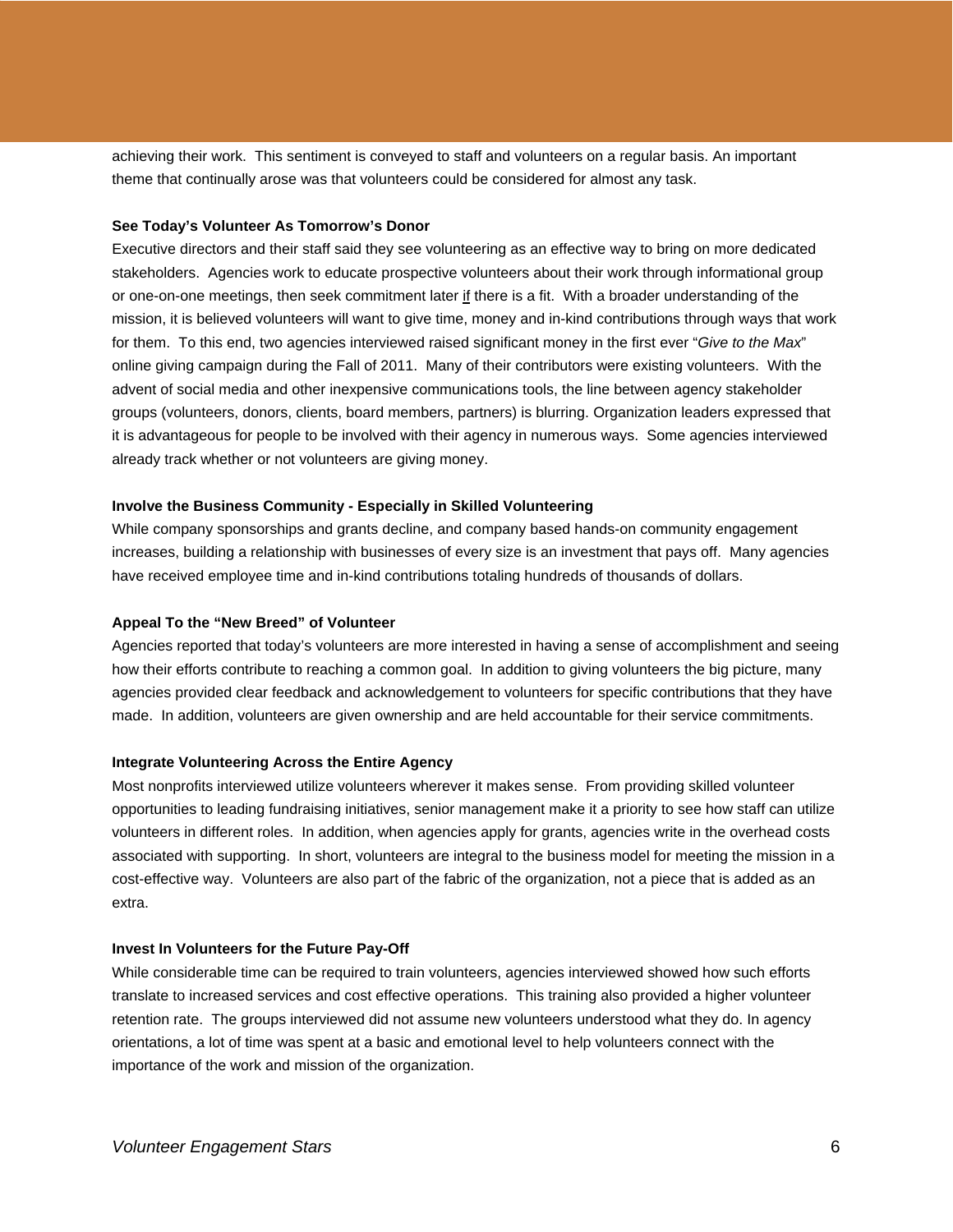## **Find the Best Fit For Volunteers and the Agency**

Agencies try to be flexible with those willing to serve, providing a personal touch rather than treating volunteers like they are being "processed" by an HR Department. Investing the time to get to know prospective volunteers can pay off in placements that will last. Sometimes understanding a candidate's skills and motivations results in an entirely new volunteer project or assignment. That said, featured organizations try to utilize volunteers only when volunteers are really needed and are the most cost-effective option.

## **Save Money Through Skilled Volunteers**

Most agencies said they are always looking for skilled volunteers to help with graphic design, marketing, writing, editing, fundraising, IT, social media outreach, research and many other areas. Many agencies have also set up "ambassador" programs which utilize skilled volunteers in a variety of ways, including acting as a spokesperson.

## **Utilize Interns and Volunteers with Stipends**

Most agencies have numerous volunteers in this category who provide long-term sustained service. Interns from universities and colleges are integrated into agencies and are treated as part of the staff. AmeriCorps members and others from service or faith organizations volunteer for a small stipend. When agencies invest in these kinds of volunteers and give them ownership, the volunteers deliver amazing results.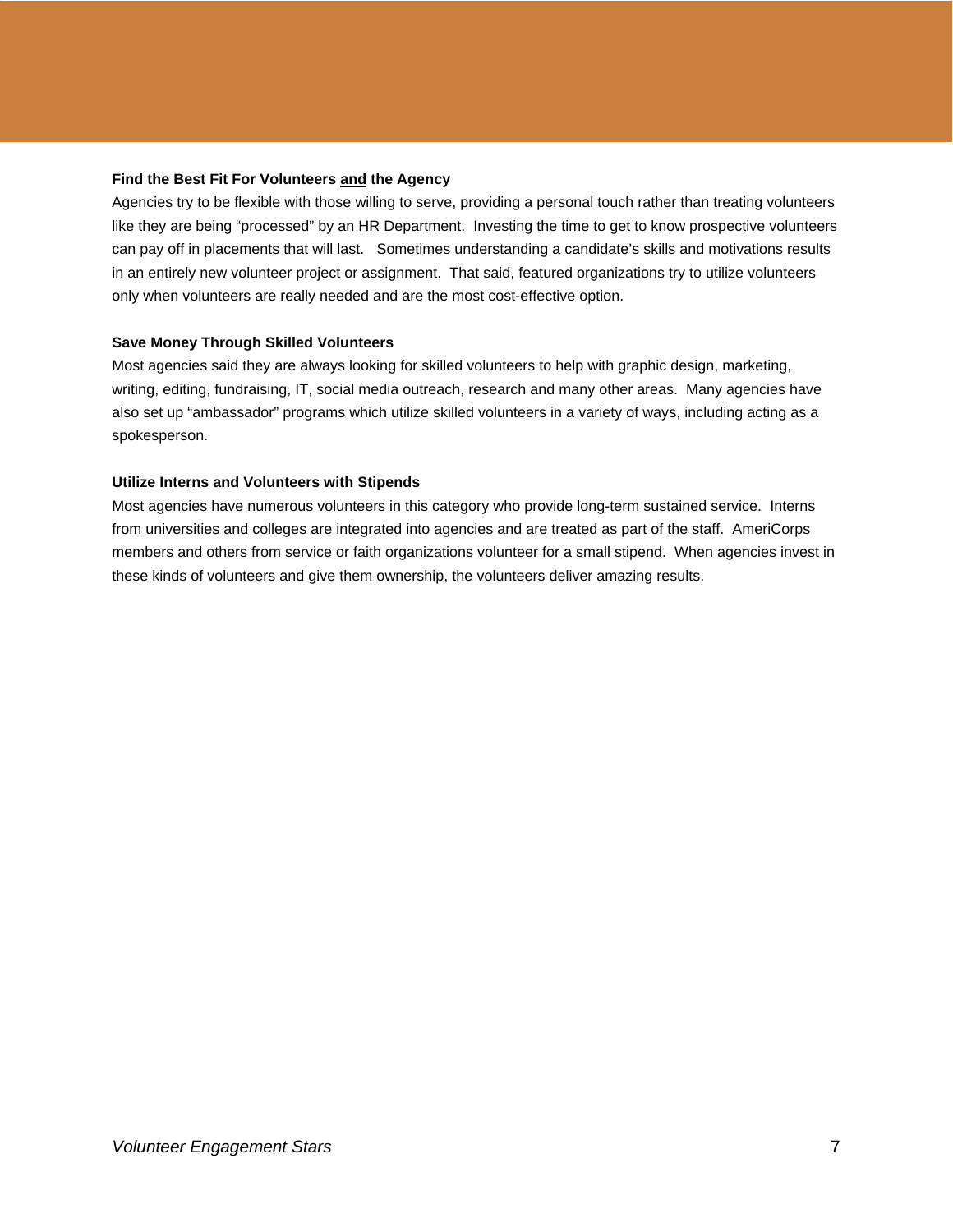## **Leveraging Professional Volunteers To The Max**

## **Arlington Free Clinic**

**Website:** www.arlingtonfreeclinic.org **Staff:** 15 full-time; 16 part-time **Volunteers:** 720 total; 580 ongoing **Number of volunteer hours:** 23,295 **Value of volunteer service:** \$1,181,121 **Agency Budget:** \$2,500,000



**Number of clients served/year:** 1,676 (10,653 onsite medical visits; 17,148 prescriptions filled) **Mission:** Provides free, high-quality medical care to low-income uninsured Arlington County adults **Service Area:** Arlington County, Virginia

## **Volunteer Engagement Highlights:**

- A volunteer to staff ratio of 20 to 1 allows the Clinic to provide more than \$3.7 million in professional services (just the clinic program).
- A volunteer retention rate of 80% helps avoid costly recruitment and training costs.
- A board member took the lead in recruiting other volunteers to run the Clinic's annual gala. The most recent event raised more than \$458,075 and continues to be the Clinic's single most successful fundraising event. The event is still run by volunteers, but now with staff support.

It is hard to believe the Arlington Free Clinic started in the current executive director's basement. The goal of the organization in 1994 was to address the pressing needs of those without means to pay for healthcare. Today, the Clinic's new facility has an upscale, contemporary feel to it with cheerful volunteer greeters ready to welcome visitors.

"There's really nothing better than working with volunteers," said Nancy Pallesen, the founding executive director of the Clinic and one of the 2011 Washingtonians of the Year as awarded by *Washingtonian Magazine*.

After Nancy worked with volunteers to get the Arlington Free Clinic off the ground, the group started providing services to low-income clients at such a growing rate that an expert in the healthcare funding field told her there was no way she would be able to sustain the Clinic's long-term viability without becoming a federally qualified health care center.

"Well, it's been 17 years since I was given that advice and today the reason we're still here is because we're a volunteer driven organization – from our board members, to our doctors and nurses, to those who support our operations and welcome our patients," said Pallesen.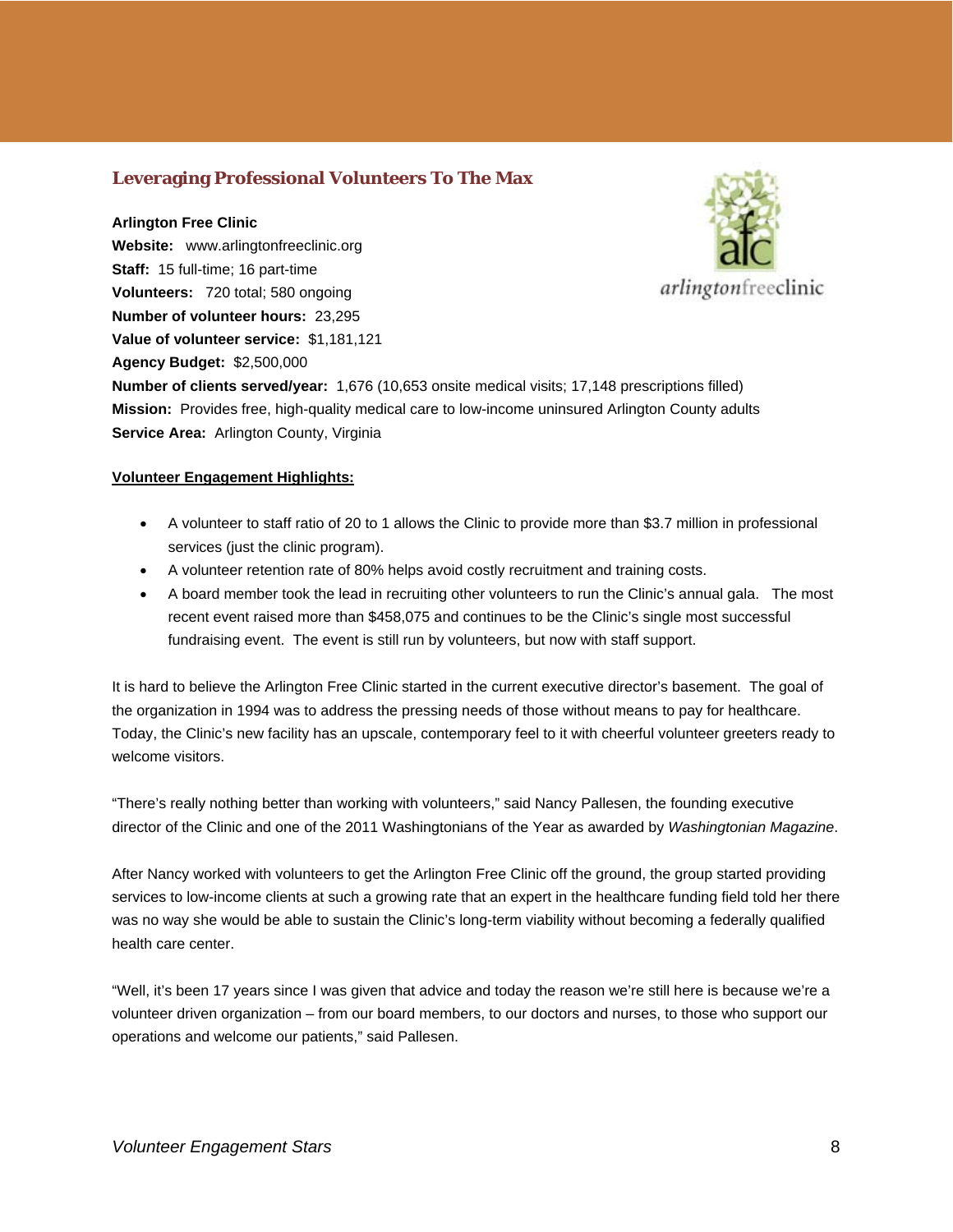Volunteer Director Lee Miller sits on the senior management team. She said about half of the staff previously have been volunteers.

"People who are applying for jobs here who haven't been volunteers with us are told right up front in job interviews that this is a volunteer-based organization where staff are here to support the work of volunteers," said Miller. "Nancy's leadership as the executive director is key to ensuring that effectively engaging volunteers is core to who we are."

The Clinic engages volunteers in diverse ways ranging from tapping hundreds of medical professional who see clients to non-medical volunteers who fundraise. When a client walks through the doors of the Clinic, they are usually served entirely by volunteers.

"From the reception function, to office visits and procedures to being served in the pharmacy, our volunteers run the show," said Miller. "We're here to support them."

The staff leadership team of seven people is comprised both of clinical and administrative staff who effectively work with volunteers in all aspects of their work. Many volunteers have had numerous positions at the clinic, which keeps things challenging and fresh for those who serve.

Volunteers work hand in glove with staff. The staff continually seek advice and opinions from board members and other volunteers regarding programming and administration. For example, the finance committee is comprised of an equal mix of board and non-board volunteers along with two senior staff members. Because of their combined talent and experience, the Clinic's financial management has received awards for excellence. Another

*"There's really nothing better than working with volunteers."* 

> *Nancy Pallesen Executive Director*

example of volunteer dedication dates back a few years. A physician who was a member of the board was concerned that the Clinic didn't have any mental health services, yet both medical volunteers and staff saw patients who could benefit from this counseling. The staff reached out to a local foundation for funding and the board member recruited fellow psychiatrists and mental health professionals to provide these services for free.

The Clinic has a variety of leadership tiers. These opportunities range from being on the board to serving on a community council whose members contribute numerous free professional services. Professional volunteers with many areas of expertise have saved the Clinic several hundred thousand dollars during the last ten years. Volunteers on the board and in other leadership positions are encouraged to work at the clinic to better understand the nature of the work and the clients served.

"As the volunteer director, I work to pay attention to what volunteers are motivated to do, but I need to balance their interests with our very specific needs," said Miller.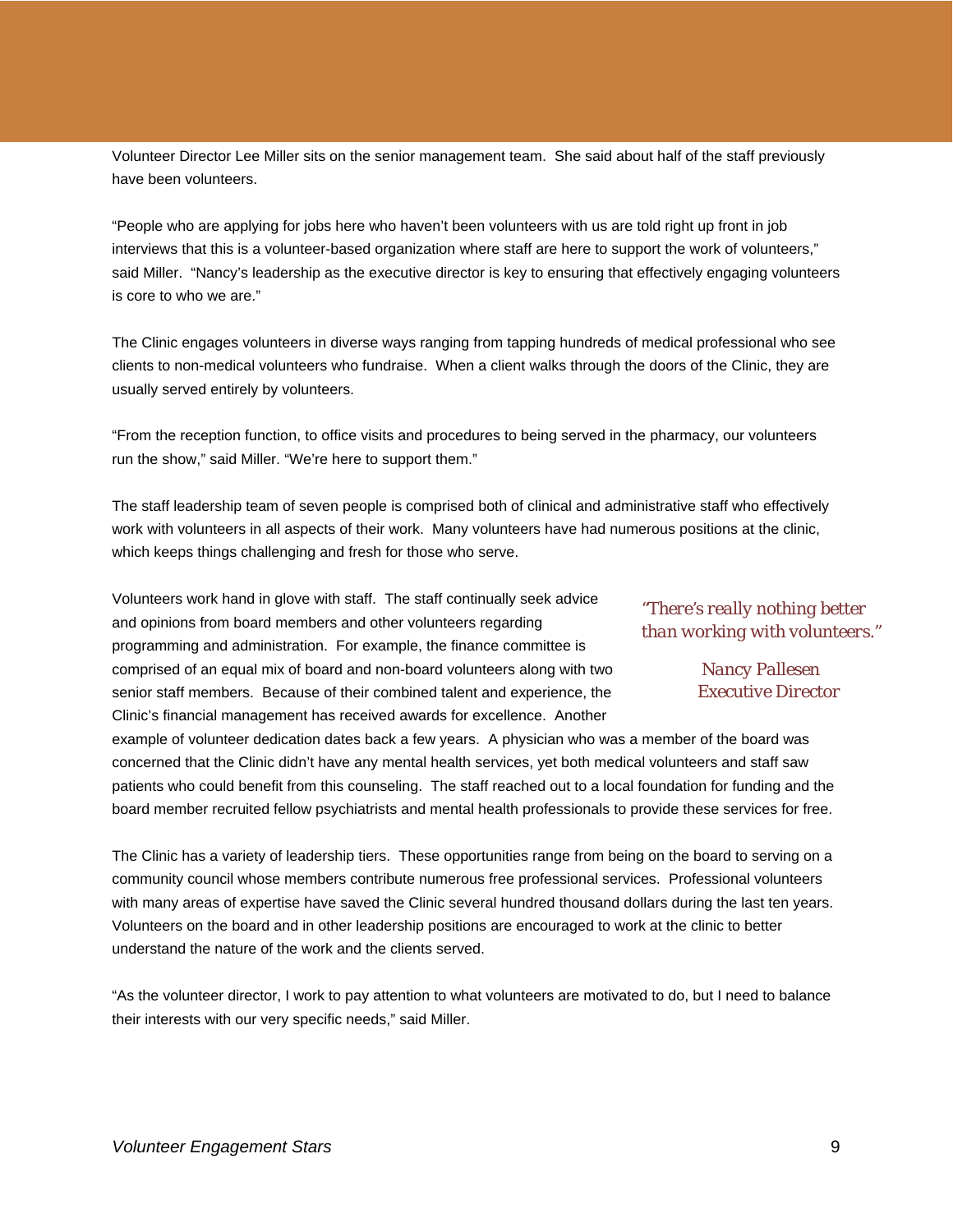The clinic has established such a good reputation with volunteers that sometimes there simply are no positions for non-medical volunteers.

Once the clinic brings on volunteers, they often stay for many years. One person started out as a community service volunteer through the courts. This person got so invested in their volunteer experience that they stayed on after fulfilling the required hours of service. This person went on to hold fundraisers and engage younger people with the Clinic. Another volunteer served as a physician and also volunteered to help the clinic understand the possible implications of healthcare reform on its operations.

## **Parting advice from the Arlington Free Clinic:**

- Use the talents of volunteers in ways that are meaningful for them or you'll lose the volunteer.
- Provide adequate orientation and training. This is key to effectively engaging volunteers.
- Respect and recognize the contributions of volunteers in a variety of ways.
- Develop a relationship with each volunteer. Get to know them!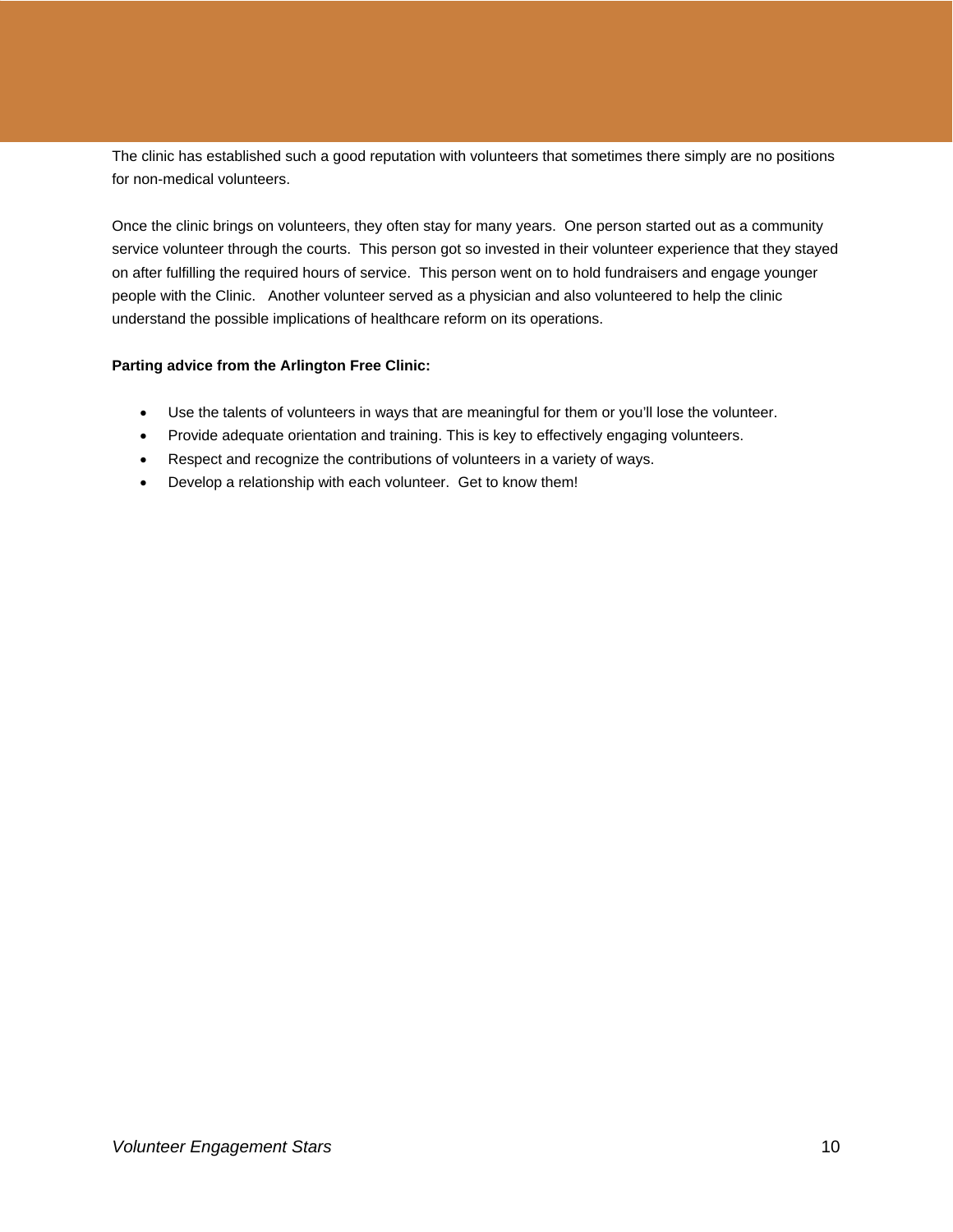## **Volunteers Join a Movement to End Poverty**

#### **A Wider Circle**

**Website:** www. awidercircle.org **Staff:** 17 full-time; 3 part-time **Volunteers:** 11,000 total; 125 ongoing **Number of volunteer hours:** 30,000 hours **Value of volunteer service:** \$669,600 **Agency Budget:** \$1,150,000 **Number of clients served/year:** 23,000 **Mission:** To help children and adults lift themselves out of poverty. **Service Area:** Montgomery and Prince George's counties in Maryland and the District of Columbia

## **Volunteer Engagement Highlights:**

- Civic, faith and other volunteer groups contributed more than \$50,000 in the last year.
- The contributions of interns are valued at more than \$261,000 for the year.
- An inspiring message, vision and call to action has helped grow the organization to one of the larger agencies serving low-income people in Montgomery County.

A Wider Circle's offices and warehouse feel more like visiting a political campaign office than a social service agency. Interns, volunteers and staff are on the phones, working on computers and moving quickly from place to place.

"I believe that we'll be able to end poverty because of volunteerism," said founding Executive Director Mark Bergel.

He ran A Wider Circle for the first three years using no paid staff, a dynamic board, and volunteer power. Bergel said that A Wider Circle encourages people to join a movement to end poverty.

The organization tackles poverty in a number of ways. It provides basic items to families who are transitioning out of shelters or living without everyday necessities. They furnish the homes of more than 1,000 children and adults every month, all free of charge. One part of their work involves going into low-income schools and shelters to lead educational workshops on topics ranging from healthy self-esteem and stress management to resume writing and financial planning. Many of the skills are taught by volunteers.

"Staff and volunteers are trained to engage everyone who walks through our doors on understanding poverty and how they can help," said Anne Thompson, who's served on the board, and is the current Deputy Director. "A Wider Circle is very focused on ending poverty, and we believe that community awareness and engagement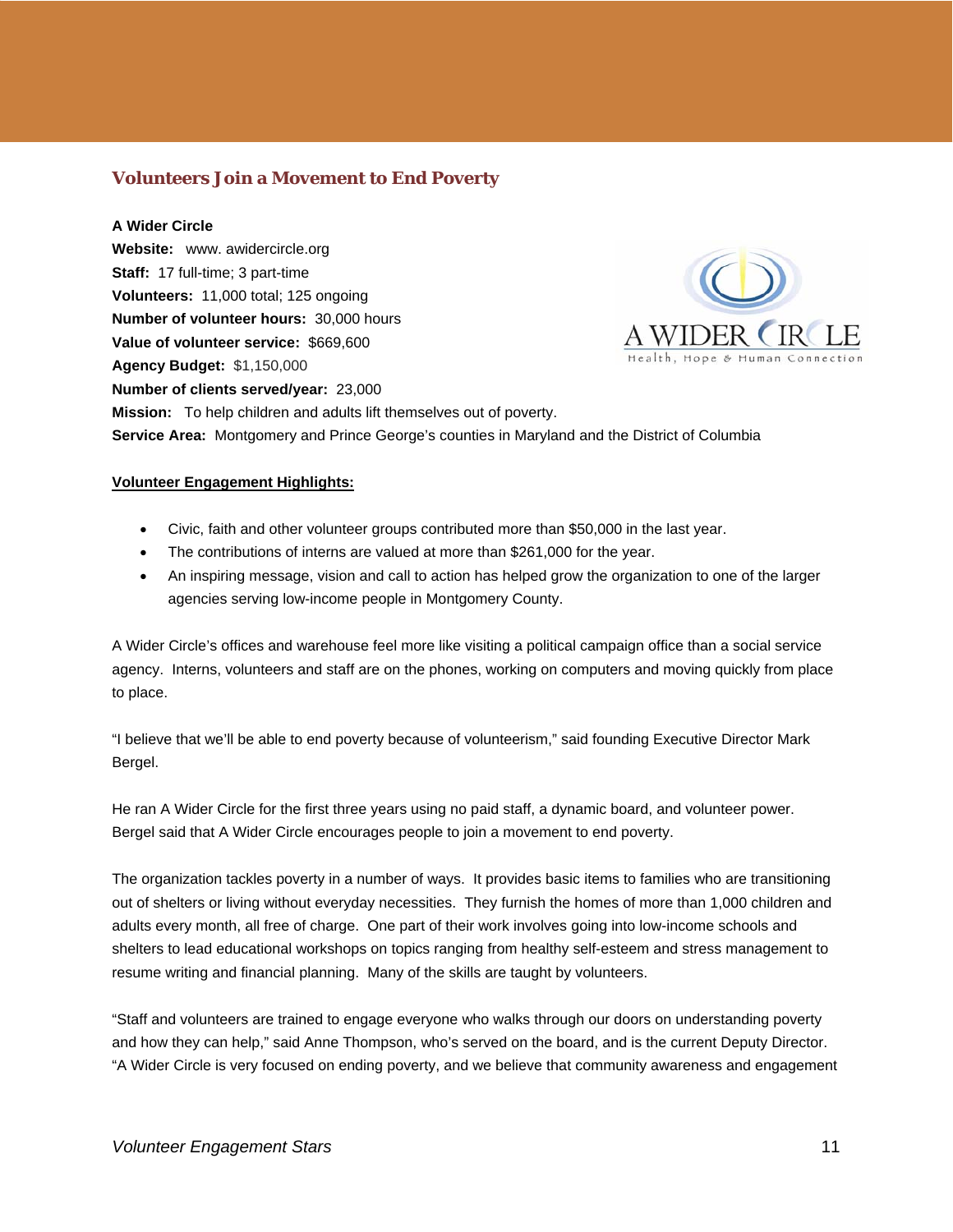is possible in many ways. When people come to help us in the warehouse, either as part of a group or individually, a good half hour out of three hours is spent talking about the challenges of poverty and how A Wider Circle and all of us can address critical human needs."

"It's about giving your time, stuff and money. If you understand our work, our hope is that you'll end up giving all three!," explains Bergel who justifies why A Wider Circle's invests in educating volunteers about poverty.

The organization has built a culture where staff and volunteers work together in a near seamless manner. Perhaps this is because it was "volunteers" who started the organization. As recently as three years ago, there were Americorps' members who served in full-time, staff-like roles. Bergel, a volunteer executive director until the organization could provide a salary, said that it was board members, Americorps members, interns and other volunteers who really built the organization. When Americorps positions were no longer available, it did not stop operations.

"We were ready to bring on staff positions and continue utilizing our strong intern network to help us run our operations," said Bergel. He continued by stating the growth of the organization required having full-time staff with experience in building a social movement. With all the education and outreach to the community, A Wider Circle has been able to build an email list of more than 7,000 along with a solid and diverse contributor base.

*"It's about giving your time, stuff and money. If you understand our work, our hope is that you'll end up giving all three!"* 

> *Mark Bergel Executive Director*

Even though Thompson is the deputy director, she has been handling all volunteer inquiries that come in via the "volunteer" e-mail address.

"The belief at A Wider Circle is that everyone, no matter what their age, can help," said Thompson. "We've had kindergartners helping us out."

While the organization has grown a good deal in recent years, Bergel works to keep things "organic." This means that while there are definite volunteer roles that can be filled, A Wider Circle is always on the lookout for the talents people can bring. For example, the volunteer bookkeeper needed to resign after many years of service

"I had no idea what we were going to do and we had no money to hire someone," said Bergel. "Out of the blue I got a call the very same day from a woman who asked me if we needed a volunteer bookkeeper!"

## **Parting advice from A Wider Circle:**

• Provide a thorough introduction to your issue so volunteers understand the spirit and energy behind the work.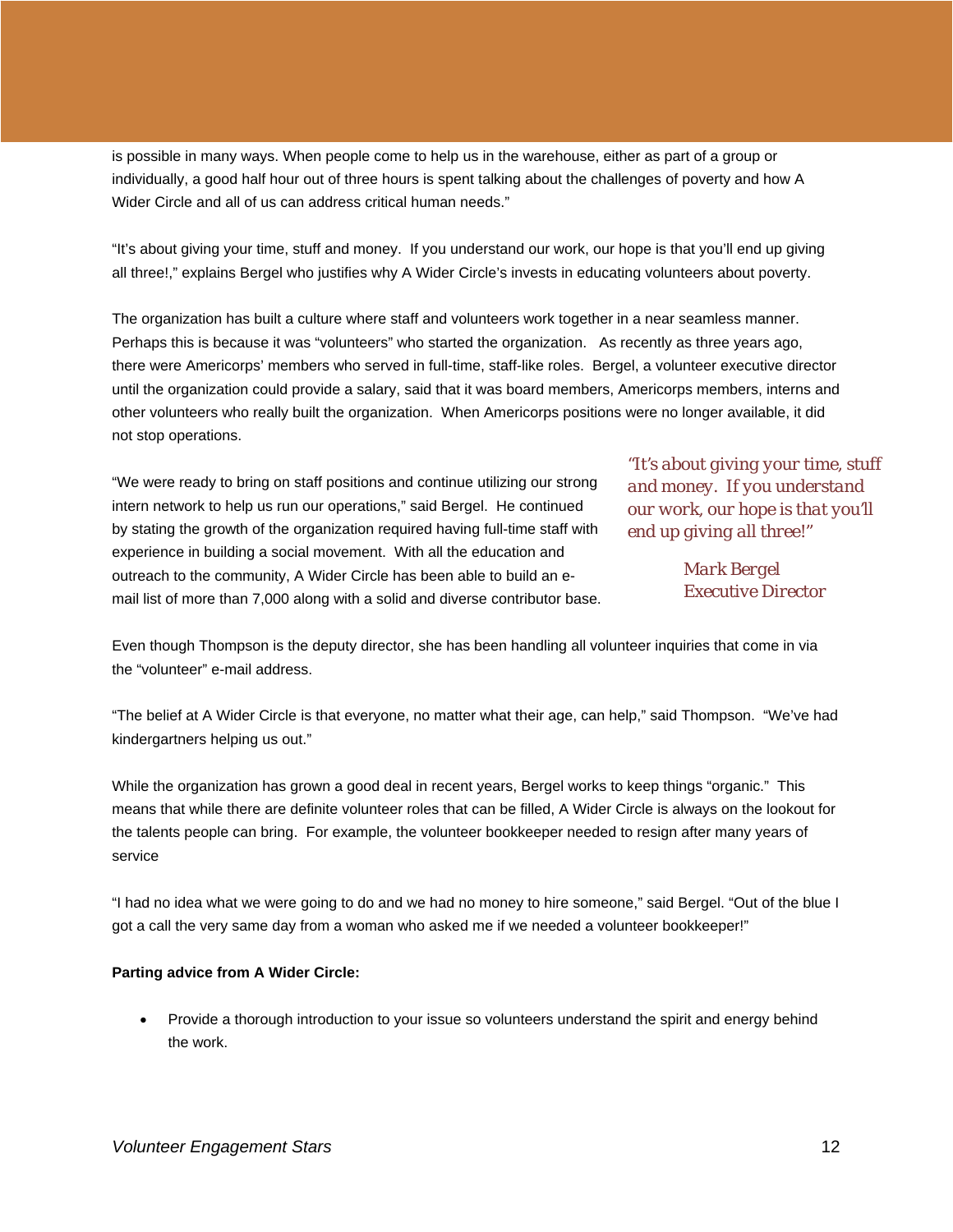- Develop volunteers as leaders of other volunteers to leverage the work. Interns can be great leaders and capacity builders.
- Invest in educating, supporting, empowering and following up with volunteers.
- Make volunteers and the public, central to the team rather than having them work around the edges.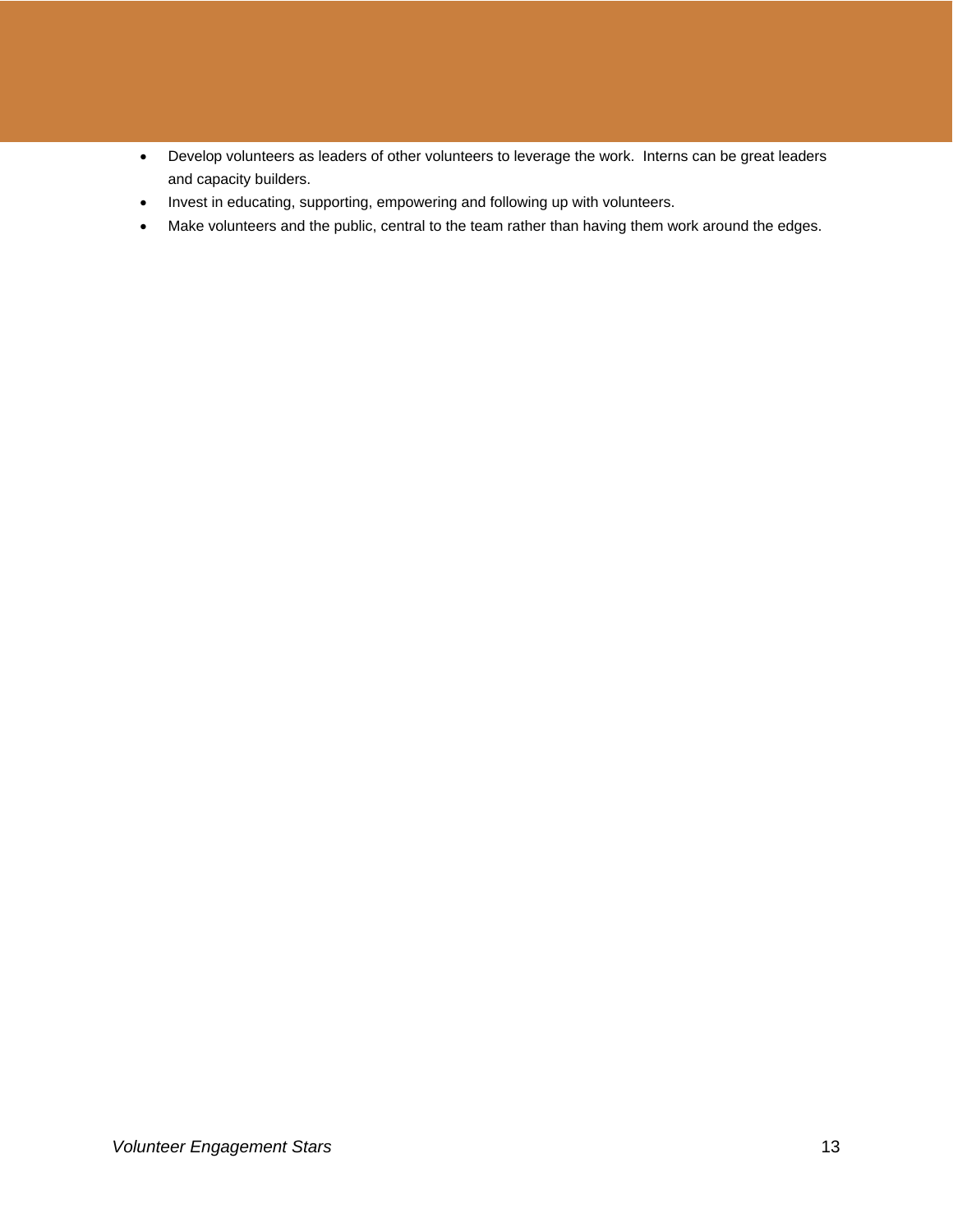## **Getting the Job Done Through Broad and Deep Community Support**

## **Capital Area Food Bank**

**Website:** www. capitalareafood.org **Staff:** 83 full-time; 11 part-time; 5 temporary **Volunteers:** 15,569 total; 135 ongoing (volunteers that come at least once a month) **Number of volunteer hours:** 72,229 **Value of volunteer service: \$**1.8 million **Agency Budget:** \$24 million **Number of clients served/year:** 480,000 (700 nonprofit partners)



**Mission:** To feed those who suffer from hunger in the Washington, DC metropolitan area by acquiring food and distributing it though our network of member agencies; and to educate, empower and enlighten the community about the issues of hunger and nutrition **Service Area:** Washington, DC metropolitan area

## **Volunteer Engagement Highlights:**

- This year companies provided more than \$228,000 in professional services to the Food Bank. In addition, 145 individual skilled volunteers have provided nearly 1,400 hours of service valued at \$36,000.
- A capital campaign for a new District of Columbia warehouse resulted in raising more than \$42 million with considerable help from a core group of volunteer leaders and board members.
- Volunteers work at an agency sponsored farm raising produce for low-income people. Ongoing volunteers benefit by getting a share of the food when it is ready for harvest.

The Capital Area Food Bank's District of Columbia based warehouse (they also have a warehouse in Virginia) is relatively small for an organization that provides food to more than 700 partner agencies. Like the food, staff are squeezed tightly into work spaces in the second floor offices. There is relief in the air as the Food Bank will soon be moving into its new warehouse and office space, complete with a room equipped especially for volunteers. This is important because last year, volunteers sorted more than one million pounds of food and packed more than 50,000 bags of food for those in need.

"Volunteers bring expertise and passion to the Food Bank which is profound," said Capital Area Food Bank CEO Lynn Brantley. "We have very dedicated volunteers who can be trusted just as much as any of our employees."

The Food Bank provides a great experience for hundreds of groups and thousands of individuals each year by allowing volunteers to make a concrete difference through sorting and packing food in the warehouse. Even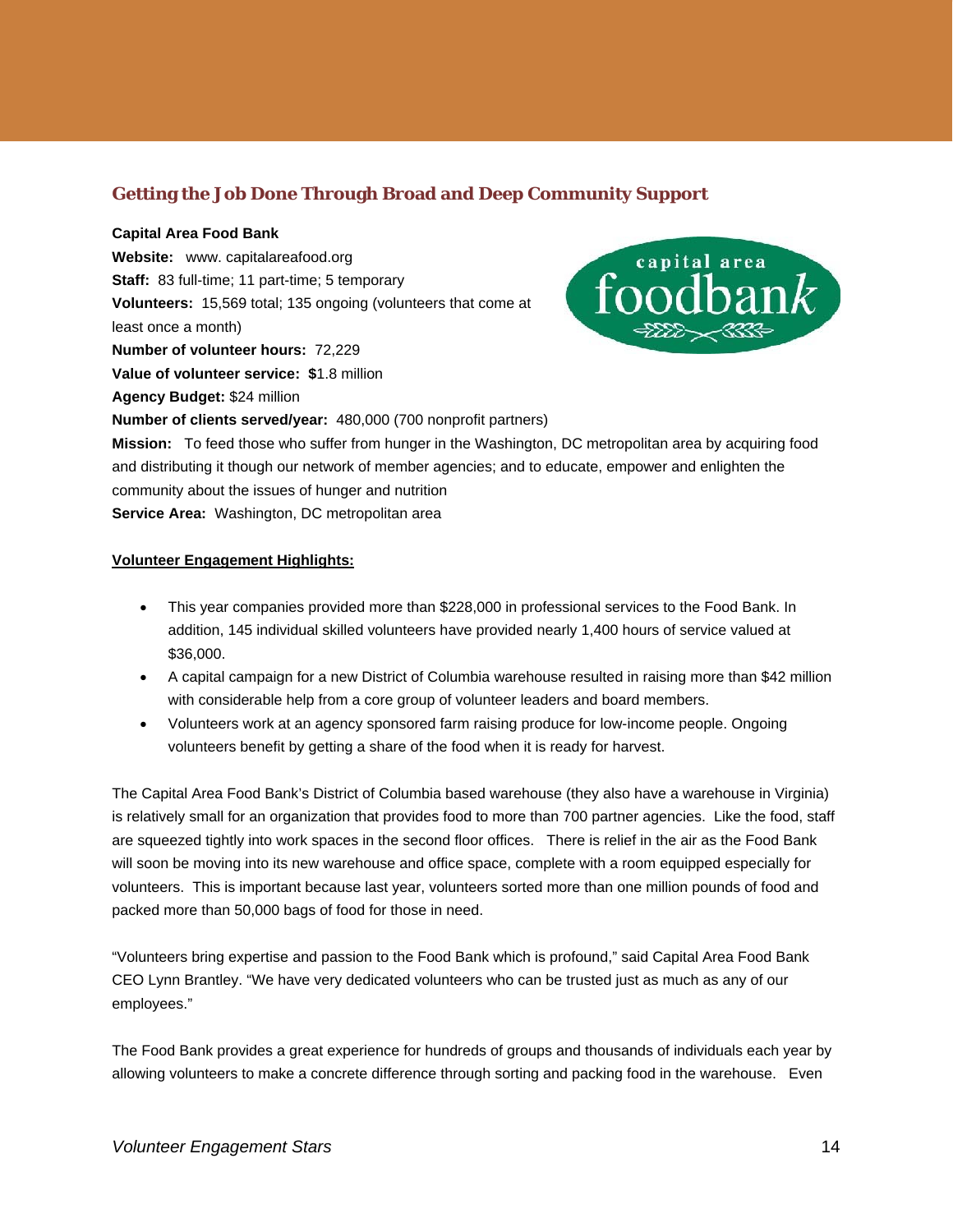for a volunteer who helps out just once, Food Bank staff and volunteers take the opportunity to educate the captive audience about local hunger issues and how their service is making a difference. Brantley sums it up by saying, "Volunteers save us \$1.8 million in labor costs and we get to educate a lot of people about hunger issues." While many people visit the Food Bank as episodic volunteers, some dedicate considerable time in a more in-depth and sustained way.

Volunteer Programs Manager Nicole Durant is responsible for working across all departments to help identify where volunteers are needed.

"We're a big operation," said Durant. "Sometimes it's hard to keep track of all the ways people are involved."

One program the Food Bank has been expanding is its Ambassador Volunteers. These are long-term volunteers that provide their skills and expertise in many ways. Within this group are twenty "Food Bank Leaders" who are promoting the organization and educating people on hunger issues at public events, food stores and other venues. Weekend Leaders help coordinate large groups at the warehouses.

Durant said, "There is a staff person on hand, but it's certainly a lot of responsibility to coordinate these large groups who often have no idea what to do when they arrive."

Brantley said that volunteering has come in many different ways. If someone calls to offer a professional skill

like graphic design, copywriting, web design or other needed consulting role, chances are the Food Bank will find a job for them. Deloitte Consulting, for example, did a comprehensive "missing meals" study that detailed underserved communities. Deloitte contributed 169 hours of consulting time to a project which could easily be worth more than \$25,000. The furniture consulting company Gilbane, Inc. donated \$3,500 of their time to help the Food Bank select the best furniture for their new office space. The law firm

*"Volunteers bring expertise and passion to the Food Bank which is profound."* 

> *Lynn Brantley CEO*

DLA Piper has contributed more than \$101,000 in legal fees during the last fiscal year and a group of their employees volunteer at the warehouse monthly. Little, the architectural consulting firm, contributed more than \$100,000 of interior design consultation for the new Washington, DC facility.

Another dynamic utilization of volunteers comes with the Clagett Farm program, "From the Ground Up." This joint effort of the Chesapeake Bay Foundation and the Capital Area Food Bank brings sustainably grown, fresh produce to Washington, DC metro area communities. Half of Clagett Farm's annual yield is sold through Community Supported Agriculture. The other half of the produce is made accessible to low-income individuals. Many of the volunteers who work at the farm also get a share of produce. In addition, groups and individuals volunteer their time at the farm. Last year 574 people volunteered at the farm, providing 6,018 hours of service.

Moving forward, Brantley and Durant talk about working to increase the number of long-term volunteers involved with the Food Bank.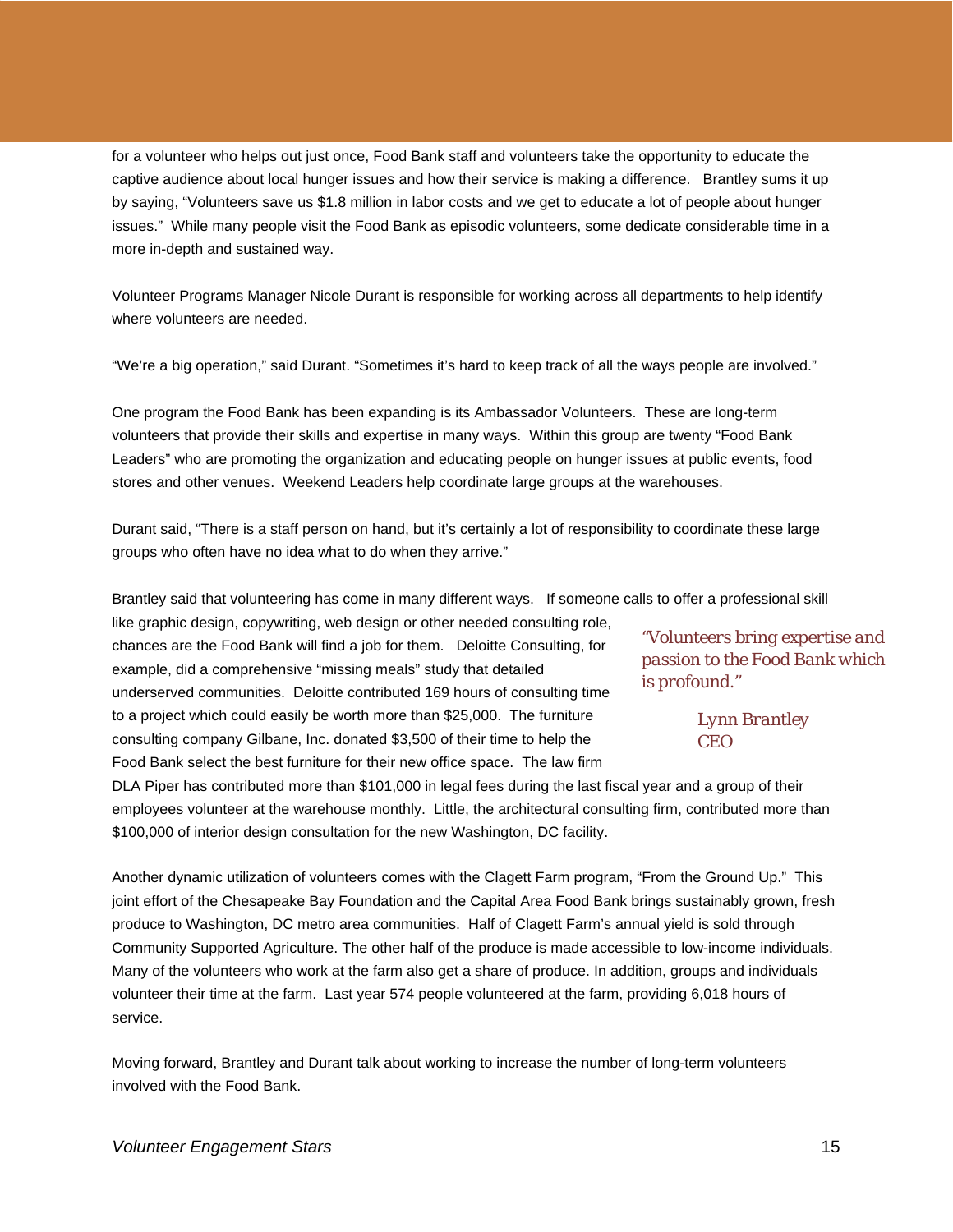"Whether it's recruiting chefs or nutritionists to lead our Nutrition Education Program or finding volunteers who can lead tours, help with fundraising or plan events with our development department, we think we'll be able to attract the committed talent we're looking for," said Durant.

## **Parting advice from the Capital Area Food Bank:**

- Have a good vetting process for bringing on volunteers.
- Set realistic expectations for volunteer assignments.
- Work to convince senior managers that they can trust volunteers to be reliable. Encourage staff to start with one volunteer and build from there.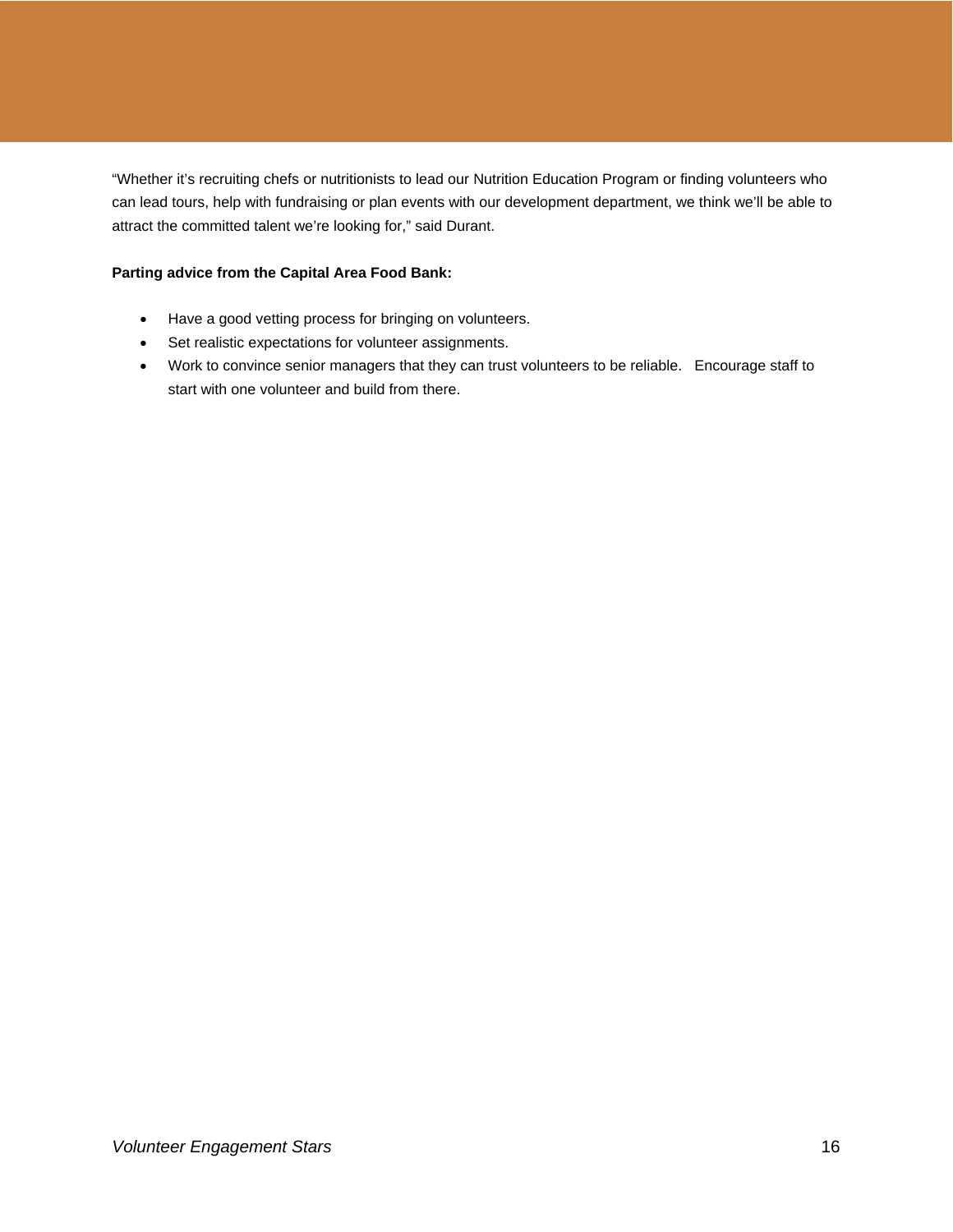## **Helping Volunteers Connect With The Big Picture**

**For Love of Children (FLOC) Website:** www.floc.org **Staff:** 26 full-time (including 9 corps members; 2 part-time) **Volunteers:** 497 total; 354 ongoing **Number of volunteer hours:** 18,854 **Value of volunteer service:** \$364,308 **Agency Budget:** \$1.6 million **Number of clients served/year:** Over 540



**Mission:** Provides educational services beyond the classroom to help students succeed from first grade through college and career. FLOC brings together students, volunteers, families, and community partners in proven programs that teach, empower and transform. **Service Area:** District of Columbia and West Virginia

**Volunteer Engagement Highlights:**

- FLOC supporters gave \$86,974 online as part of the November 9 *Give to the Max* Day. FLOC finished first for the amount of money raised by a single organization.
- A staff presentation called *Volunteer Management 101* was created by the recruitment and outreach manager to train line staff on how to work with volunteers.
- Through hybrid volunteer-staff role positions, FLOC leverages 11 full-time volunteers in partnership with numerous public and private organizations who provide internships.

Unless you go on a tour of the main tutoring space of FLOC's Adams Morgan location, you would never know that the first two floors of the building are packed four times a week with more than 50 kids and 50 tutors totaling more than 250 tutor-student pairs. Four other tutoring locations exist across the District of Columbia, catering to over 200 additional students. FLOC's Executive Director Tim Payne started as a tutor. He was hired as a staffer in 2001 and held a number of positions that involved coordinating volunteers.

"I'm very aware of the importance and value of our volunteers," said Payne. "They are our human capital, which is our most valuable asset."

Like most organizations, FLOC used to have all prospective volunteers fill out a form, and then go straight to curriculum training. A number of years ago they decided to try another "on boarding process" which they have found works much better.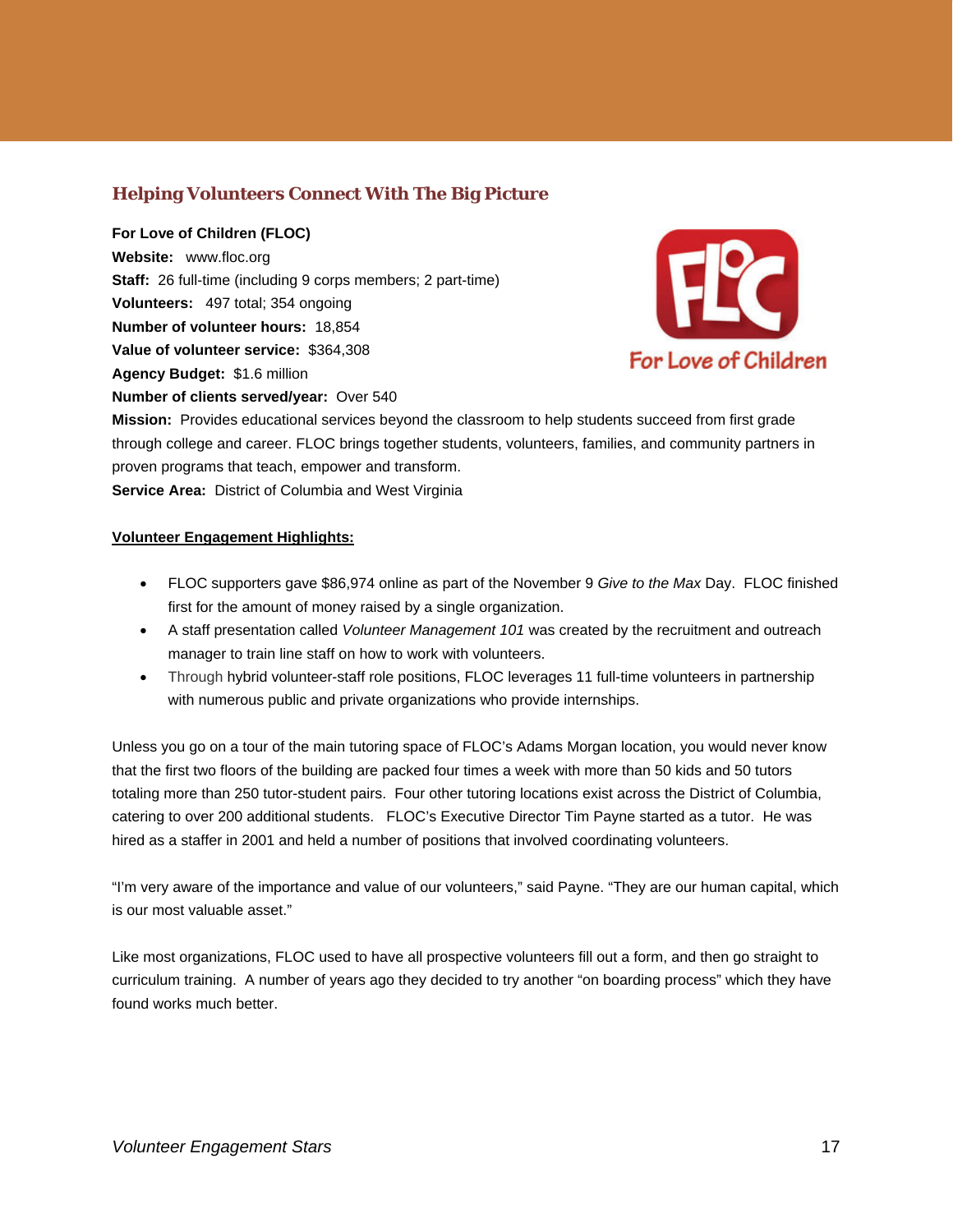"We now have a more in-depth and longer orientation that helps people learn about the big picture of what FLOC is working to accomplish," said Payne. "We want prospective volunteers to emotionally connect to our work and for them to see how our approach is really making a difference in the lives of the kids we serve."

At the end of the orientation, FLOC even invites volunteers to become donors. The new program is working, volunteer retention rose from 30% in the past to 45% this year.

FLOC's Scholars Program taps volunteer facilitators who draw from their own experience to develop and present workshops for middle and high-school students. Recruitment and Outreach Manager Elizabeth Metz said, "These workshops used to be exclusively run by staff but we realized after a while that we had a great pool of talented volunteers."

She explained that they had volunteers with the skills needed to lead sessions that equip students with approaches for educational and career success. While the program is still new, the goal is that volunteers will be encouraged to design their own workshops culminating in a service-learning project where the kids volunteer as well.

FLOC gives their interns and AmeriCorps members a great deal of responsibility and ownership in their work. They run education programs, support tutors and help in numerous other ways. FLOC is fortunate to have nine Americorps and two VISTA members, in addition to seven interns who work with staff members to keep the programs running smoothly. In addition to government funded Americorps volunteers, interns come from a variety of sources including: the Jesuit Volunteer Corps, Public Allies, Loretto Volunteers, Notre Dame volunteers, and the Mennonite Voluntary Service. In recent years the organization has looked to interns and corps members who are more of a hybrid between a volunteer and a staff person. *"They [volunteers] are our human capital…our most valuable asset." Tim Payne Executive Director* 

FLOC provides 80 hours of training to new AmeriCorps members, interns and staff.

Metz said, "It's this kind of investment in volunteers and staff that helps FLOC serve as many kids as we're able to serve."

Throughout all of the programs that engage volunteers, FLOC has built in a strong feedback component to make sure volunteers are heard. This interaction helps provide refinements to existing programs. Metz recently developed her own Volunteer Management 101 presentation geared to staff since so many of them work directly with volunteers. The staff response has been quite favorable.

FLOC is currently in the process of creating a new role for volunteers called the "FLOC Ambassador." This opportunity will engage volunteers in the expanding FLOC network of supporters and volunteers. The position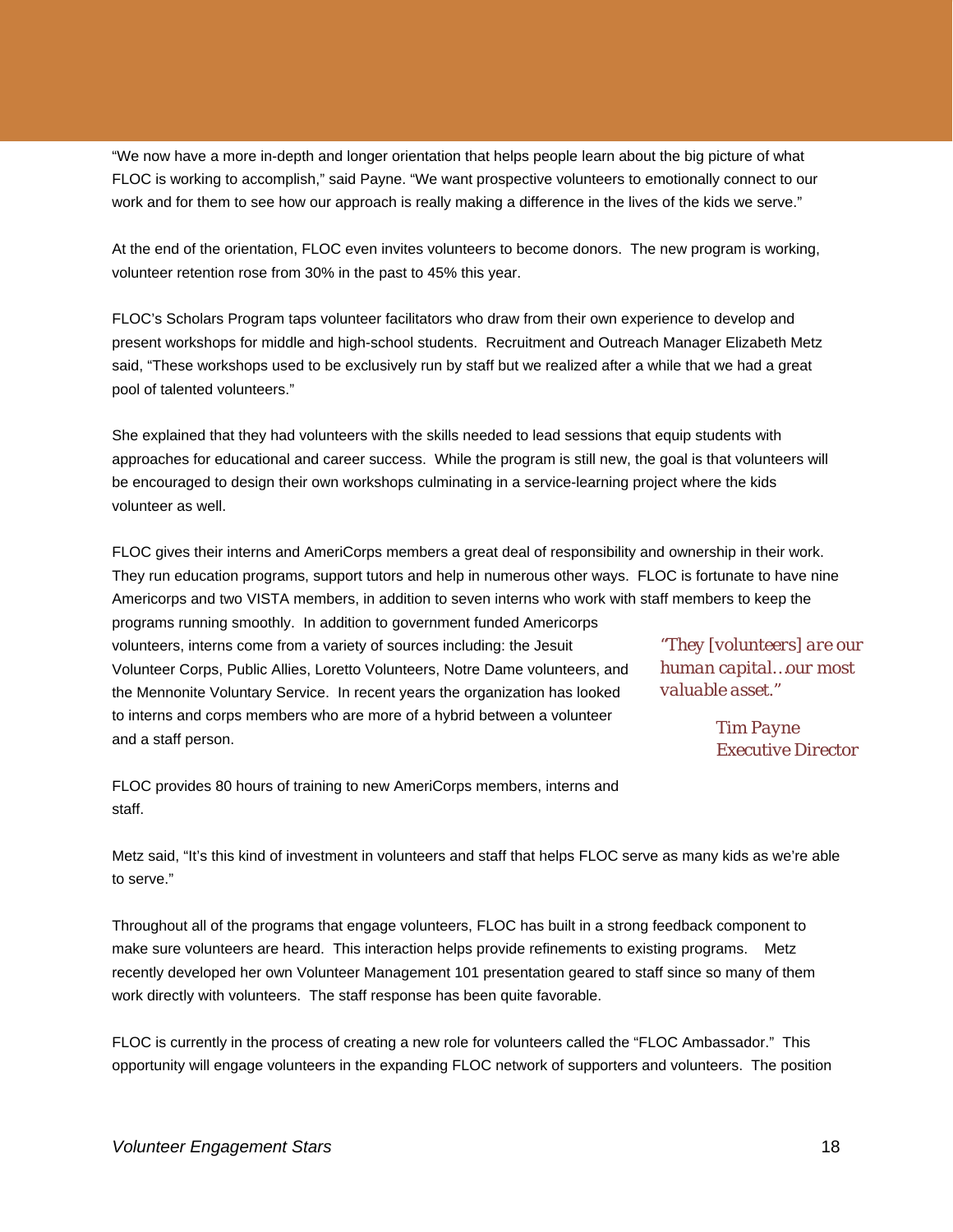will serve as the organization's voice in the community. At volunteer orientations, new supporters are encouraged to start thinking about how else they can contribute to the organization. Ambassadors will represent FLOC at community events or host a "FLOC 101" session at their workplaces or churches.

Metz said, "The program can really help us to gain added community support and will allow us to further engage a great pool of prospective volunteers."

In addition to direct volunteer involvement, FLOC has been successful in getting businesses to volunteer their staff expertise in areas such as IT, philanthropy, marketing strategy and customer relationship management. FLOC has also tapped a company called Terpsys to design its new website which was valued at more than \$60,000. Volunteer tutors have also made valuable contributions. When reviewing a prospective volunteer's application, a staff member noticed a volunteer had his own communications firm. Though he was offering his time as a tutor, FLOC asked for his help with his professional expertise. Eventually the volunteer took FLOC on as a pro-bono client, working with them on redeveloping their mission statement, writing copy for a new brochure, writing press releases and consulting on communication strategy.

Payne said with a small smile, "Once people get to know us, we don't want there to be any way to exit. We strive to always have people stay involved with FLOC."

## **Parting advice from For Love of Children:**

- Show volunteers that you value their service in multiple ways.
- Give and get feedback from volunteers; build a relationship with them.
- Be strategic in how you utilize volunteers. Not all volunteering makes sense.
- Hold volunteers to a high standard. Let them know they need to be accountable for their commitments.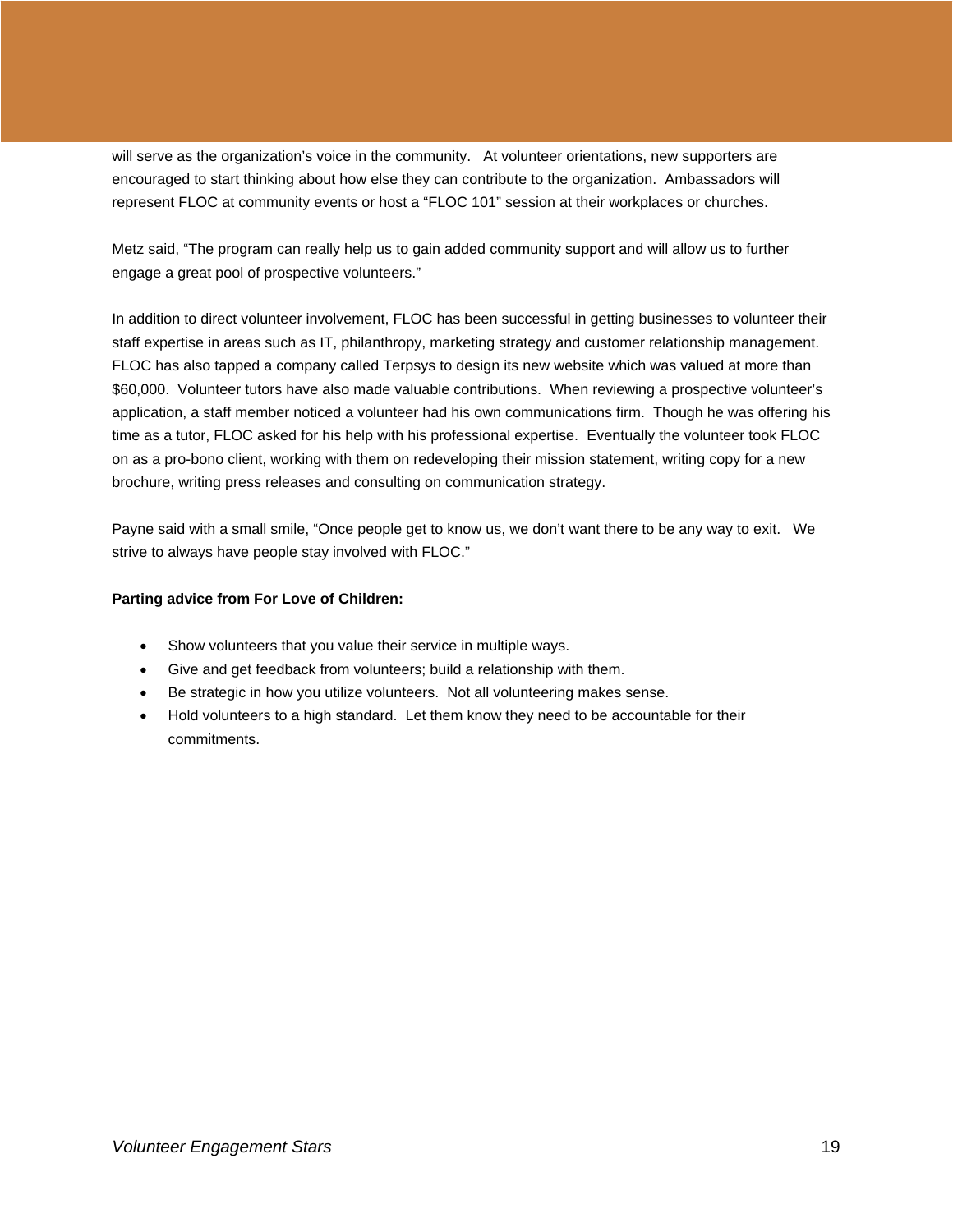## **Engaging Many Volunteers with Few Staff**

**Hospice Caring, Inc. Website:** www.hospicecaring.org **Staff:** 4 full-time; 4 part-time **Volunteers:** more than 390 total; 200 ongoing **Number of volunteer hours:** 29,469 **Value of volunteer service:** \$736,725 **Agency Budget:** \$590,350 **Number of clients served/year:** 1,800+



**Mission:** To provide caring, compassionate, practical and high-quality, non-medical support services, without charge, to every Montgomery County adult or child who is facing a life-threatening illness or is grieving the death of a family member or loved one.

**Service Area:** Montgomery County, Maryland

## **Volunteer Engagement Highlights:**

- More than 50% of Hospice Caring's fiscal year 2011 funding has been raised through special events. Volunteers take on leadership roles at many events and are crucial to the success of fundraisers.
- Administrative volunteers are essential to the day-to-day operations, saving the organization \$208,000 a year.
- Hospice Caring has an estimated volunteer retention rate of 82% with many bereavement support group facilitators serving for 10 years or more.
- Hospice Caring saves an estimated \$10,000 annually due to small business and professional service volunteers (legal, accounting, printing, psychologist donates services).

For more than 20 years, volunteers have earned Hospice Caring its reputation for outstanding service and care. "The Cottage," which is located a short distance from I-270 in Gaithersburg, Maryland is the location of Hospice Caring offices and client meeting space. It feels more like visiting a friend's home than a place that provides critical services for those with terminal illness or those impacted by the death of a loved one.

"Right from the beginning volunteers have been central to Hospice Caring's existence and have helped shape how we serve the community," said Executive Director Jeannette Mendonca. "The annual report even reflects the importance of volunteers, as 300 volunteers are recognized before the donors.

Hospice Caring works closely with every hospital and medical hospice in Montgomery County. Mendonca adds, "We recognize that one-on-one caring and peer support offer a unique service that has made all the difference to those we've helped during times of loss."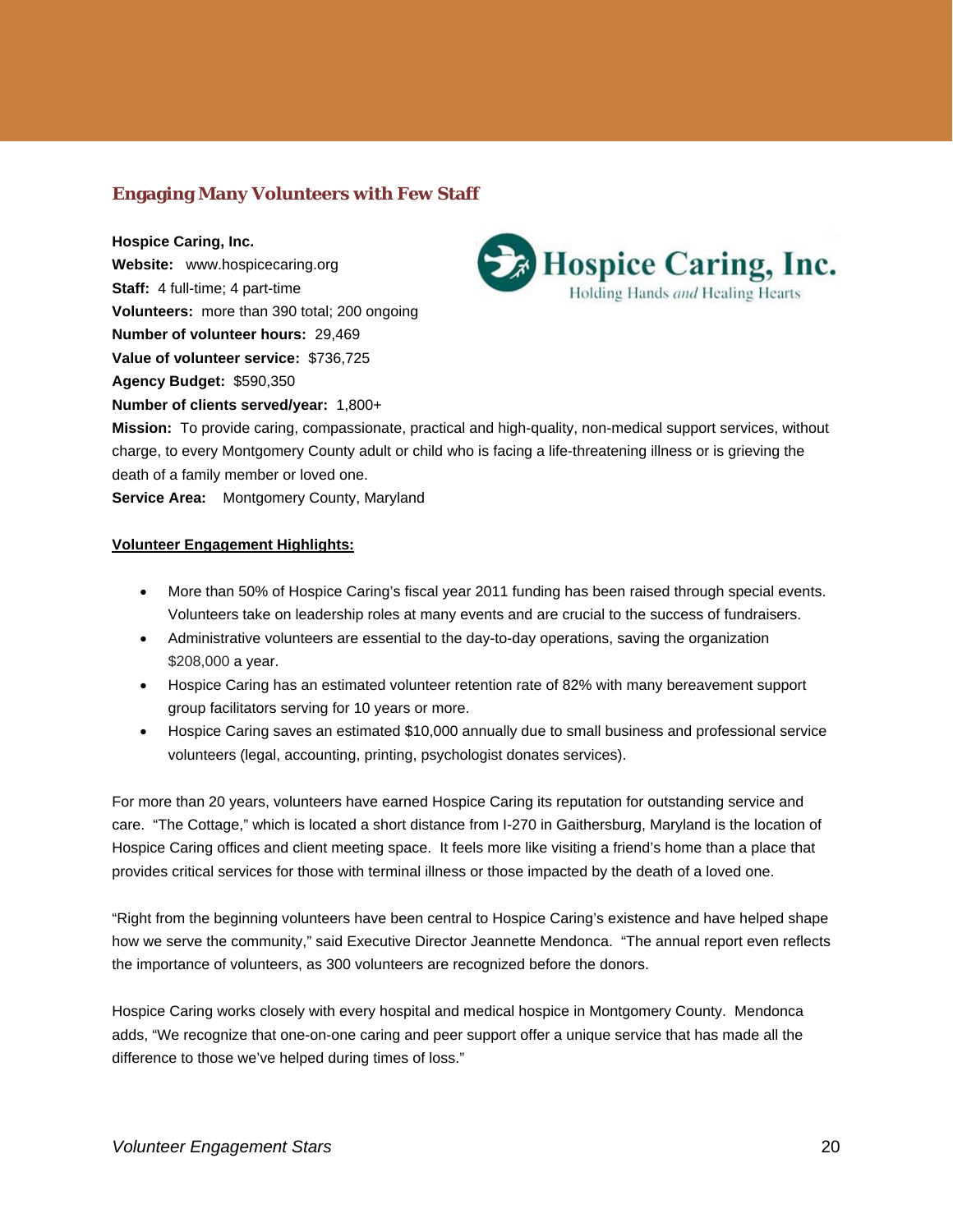With a volunteer-to-staff ratio of 47 to 1, Hospice Caring engages volunteers in numerous roles, including as caregivers, group facilitators, caregiver coordinators, event coordinators and in administrative roles. Penny Gladhill, who helped start the organization believes, "When you give a volunteer an important job or responsibility, they take ownership in it, which is very motivating."

Gladhill, who is now the director of training and development, explains that she places the needs of volunteers upfront, which may be counter-intuitive to some.

"Volunteers come first," said Gladhill. "We figure out what gifts (talents and skills) people have to give that will work for them, then how they might help Hospice Caring."

At Hospice Caring, respect for the individual, whether they be a volunteer or a staff member, is key to the organizational culture.

Four volunteer caregiver coordinators perform a vital role in supporting more than 115 caregivers. These caregivers helped more than 130 patients with terminal illnesses in the last year. Hospice Caring puts its volunteers in leadership positions in ways that many other nonprofits do not.

"With the right training and support, volunteers can take on positions of great responsibility and leadership," said Mendonca.

Volunteer leaders are just as prevalent in administrative and events roles.

Director of Administrative and Event Volunteers Madeleine Carmichael explains, "We usually have a number of lead volunteers for each event or project. Those leaders will work with anywhere from 30 to 150 volunteers to realize a successful event."

*"With the right training and support, volunteers can take on positions of great responsibility and leadership."* 

> *Jeannette Mendonca Executive Director*

At Hospice Caring, staff and volunteers work together in a non-hierarchical structure. The leadership strives to keep staff and volunteers mission focused. Carmichael said the organization believes in "cultivating the environment, among all administrative and event volunteers that staff and volunteers are all team members, working together toward one goal."

Hospice Caring trains prospective caregiver volunteers, and then decides if they are a good fit for the position. Those interested in being a caregiver or facilitating a bereavement group must first go through a three-day training session.

"We find that after the training session, people who aren't right for doing this kind of work self select out," said Gladhill.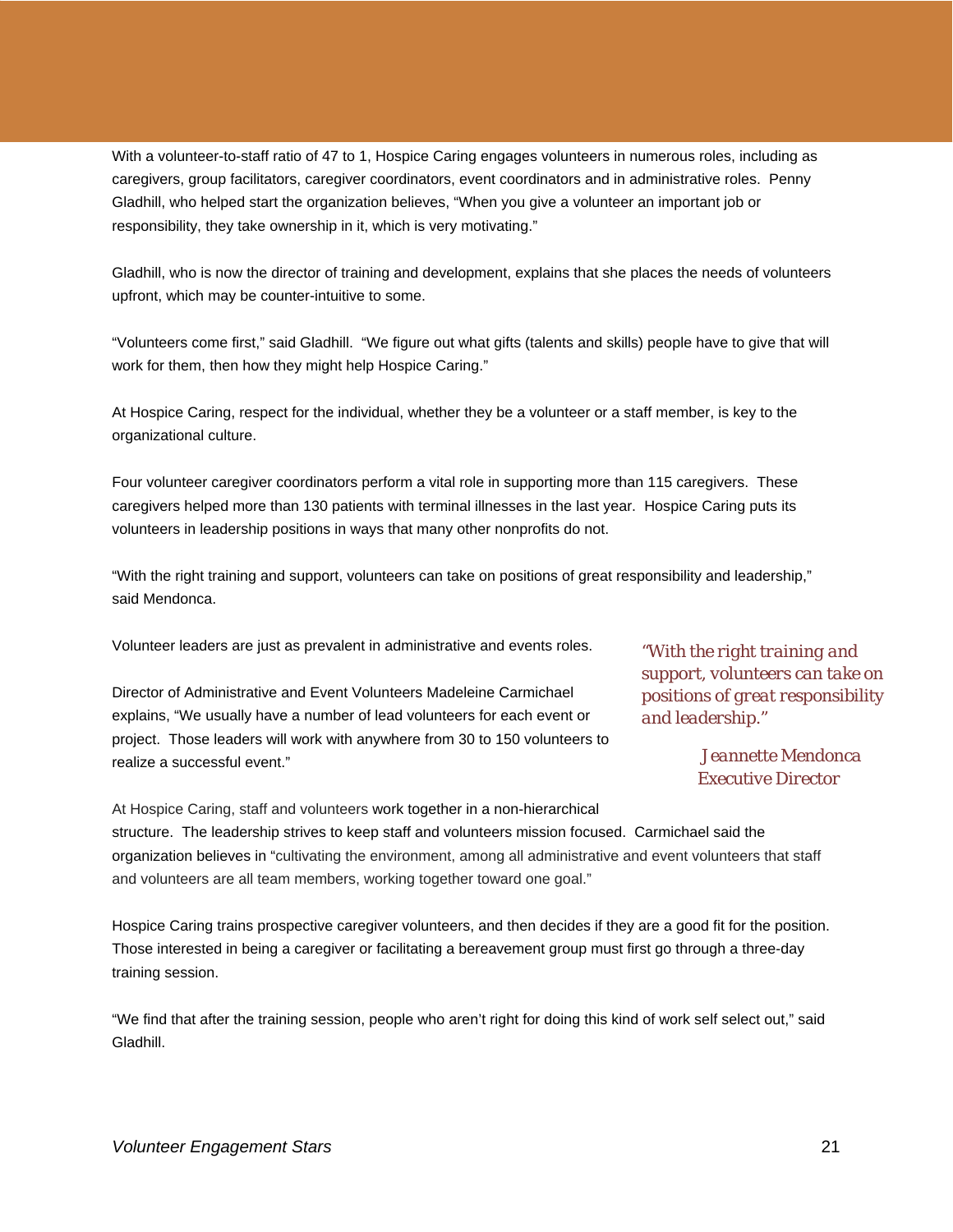Since the training session is very interactive, Hospice Caring staff get to know prospective volunteers well. "Rarely, but sometimes, we have people who want to volunteer with our clients but we believe it's not a good match," explains Gladhill. "We'll then steer them to other roles where they can contribute."

Other services that volunteer leaders provide include working with Montgomery County Public School counselors in order to bring the Hospice Caring *Good Grief Clubs* to children in grades K-12 and facilitating adult bereavement support groups that assist more than 197 clients. In every situation, volunteers in such roles are fully trained and vetted to ensure they are ready for the challenges of the assignment.

## **Parting advice from Hospice Caring:**

- Share your mission and core values with volunteers at the beginning. This will align your full team to focus on organization goals.
- Promote an interactive environment between staff and volunteers.
- Determine and value the individual volunteers' strengths to fully utilize their skills and interests.
- Remember gratitude: share lunchtime with your volunteers; hold a volunteer appreciation event; thank them every day.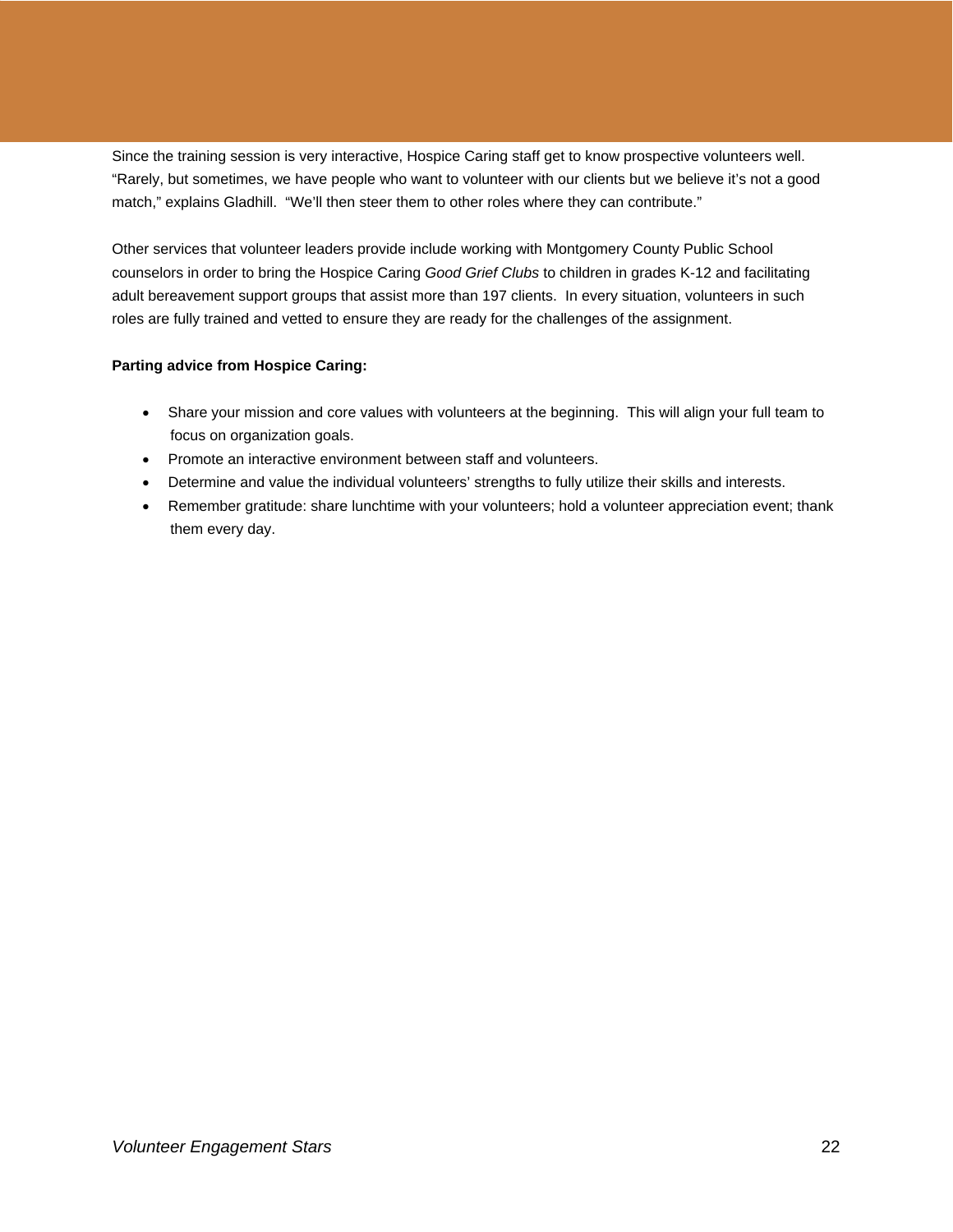## **Finding the Best Fit, One Volunteer at a Time**

**Iona Senior Services Website:** www.iona.org **Staff:** 22 full-time; 12 part-time **Volunteers:** 580 total; 150 ongoing **Number of volunteer hours:** 550-850 (depending on the month) **Value of volunteer service:** \$13,750- \$21,250 (per month) **Agency Budget:** \$3,000,792



**Number of clients served/year:** 1,400 through direct services, 10,000 through education and information programs

**Mission:** Supports people as they experience the challenges and opportunities of aging. Educates, advocates and provides community-based programs and services to help people age well and live well. Work with the community to celebrate, value, respect and protect the contributions of every individual. **Service Area:** Primarily the District of Columbia and close in Montgomery County, Maryland

## **Volunteer Engagement Highlights:**

- Weekend meals delivery program taps more than 150 volunteers and 12 team leaders per month in service to frail elderly. Two hundred meals delivered to 100 clients each Saturday are valued at more than \$30,000 a year.
- A pro-bono specialist volunteer assisted Iona on grant preparation and special event coordination. In collaboration with Iona staff, she wrote a successful proposal that resulted in securing a team of eight MBA pro-bono specialists, that will provide work valued at \$120,000.
- Interns delivered over \$18,000 in professional and administrative labor over the last year.

While Iona started out in a small house on church grounds, it now occupies a large, relatively new building specifically designed for the organization. Walking through the entrance feels more like entering a community center than a senior services agency. Classes and programs surround a central reception desk and lounge area. An adult day health center is active in one wing of the building.

Iona Executive Director Sally White has worked with Iona for most of her professional career and has served in the top staff leadership position for close to three years.

White said, "At Iona, we believe there is no job too big for a volunteer… We're always trying to think outside the box on how to better engage volunteers."

As an example, Iona is currently working with other city leaders to build the *DC Senior Advocacy Coalition*. This is a project where volunteer leaders will be responsible for advocating on senior issues. Iona will be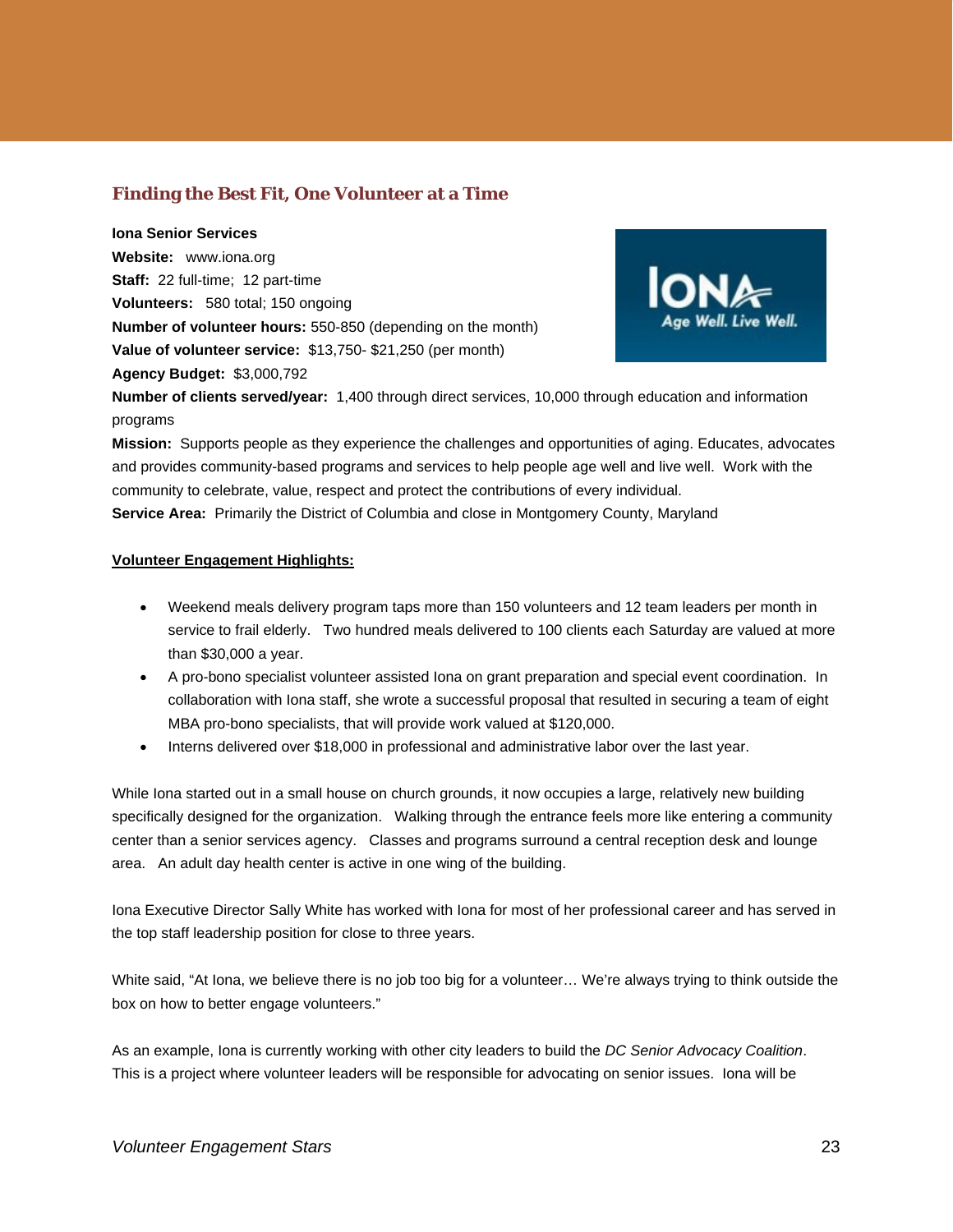partnering with AARP DC this spring to hold an advocacy training workshop for area residents interested in being more engaged in the political process. Volunteer leaders will be the co-facilitators of the breakout groups and model how to be a community activist.

Iona has found that people approach volunteering differently than they did years ago.

"Many of those who give us time are looking for meaningful experiences with clients or challenging professional opportunities rather than purely administrative jobs," said White. "People volunteer to build relationships that are rewarding."

While the value of volunteers is unquestioned, it has not always been easy to find funding to support the staff required for a strong volunteer program. Iona invests general funds into supporting volunteers and when possible writes the costs of volunteer administration into grant applications. Iona values volunteers to such a degree that the Director of Community Engagement Lylie Fisher sits on the senior management team. The job incorporates many complementary functions including working on partnerships with nonprofits and recruiting pro-bono consultants, interns, and volunteers.

"Iona benefits through these supportive relationships and continues to grow as a community resource organization because we work hard to utilize all kinds of volunteers where we can," said Fisher.

Fisher practices what she preaches regarding the leveraging of volunteers. Fisher even utilizes skilled volunteers to assist her with recruiting volunteers and interns. When prospective volunteers call Iona, they likely will first have contact with a volunteer leader who determines if they are looking for an administrative or professional opportunity. Thanks to this volunteer intake person, Fisher can focus most of her attention on meeting with volunteers who want program or skilled volunteering assignments. *"At Iona, we believe there is no job too big for a volunteer."* 

*Sally White Executive Director* 

"I'm really a matchmaker," said Fisher. "I invest a good deal of time getting to know prospective volunteers so I can find a good fit."

Fisher calls this "un-packaging," as she digs deeper into understanding prospective volunteers, their skills and motivations. Staff work together to determine where there are needs for volunteers. In one situation, Iona had a backlog of clients that wanted to see a social worker, but staff were already swamped.

"We had a volunteer who'd been a recruiter for the Peace Corps screen intern applications," said Fisher. This allowed us to bring on three more social work interns to assist the staff social workers with doing client nutritional risk assessments."

In another example Fisher recruited a professional who had retired after managing numerous educational programs for federal judges. He saw the volunteer page of Iona's website that has a header called "Specialist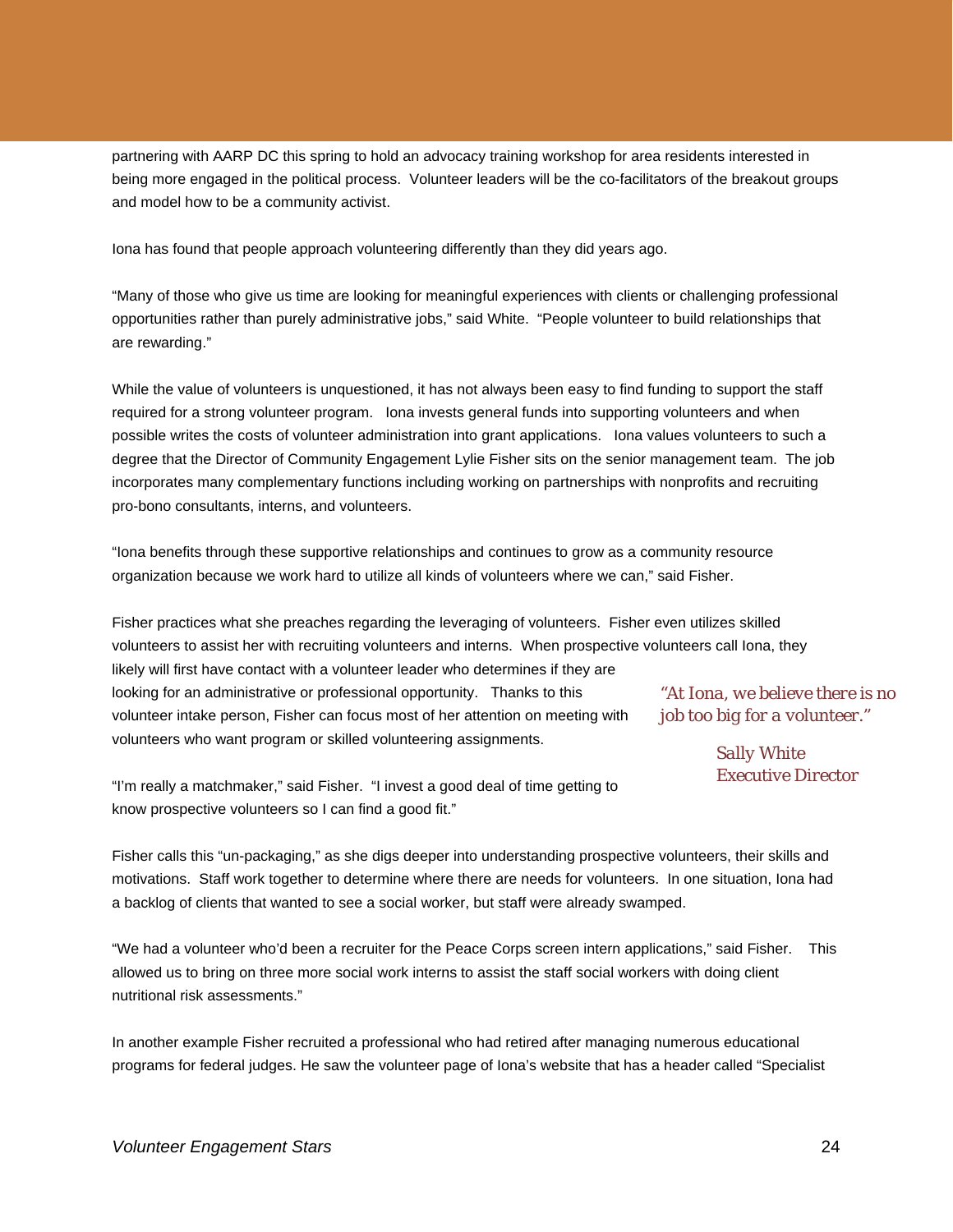Pro-bono Volunteer." The summary explains that volunteers in this area help with marketing, communications, business development and financial planning. After an interview, Fisher matched this man with Iona's Meg Artley, the director of development. She needed someone to lead and energize Iona's relationships with area churches and synagogues.

"It's been a terrific success with this volunteer. He has made great strides in raising awareness of what clergy and their congregations need as well as and a better understanding of how Iona can help," said Artley.

To increase the chances of success with new volunteers, Fisher counsels staff to take a whole-person approach and utilize them well. She shows staff that with the right support, volunteers will be more productive. "For some staff, I'll be a mentor and get them to start with just one volunteer and take it from there," said Fisher, adding, "I'm now at the point where I've got staff asking me for volunteers to work with them in new ways because they're seeing success with others."

## **Parting advice from Iona:**

- Create a culture where volunteers are respected and seen as part of the team.
- Work to understand and "un-package" those who want to volunteer with your agency.
- Make sure expectations and outcomes are clear for volunteer assignments.
- Tap interns from nearby universities.
- Build relationships with volunteers, recognizing them both informally and formally.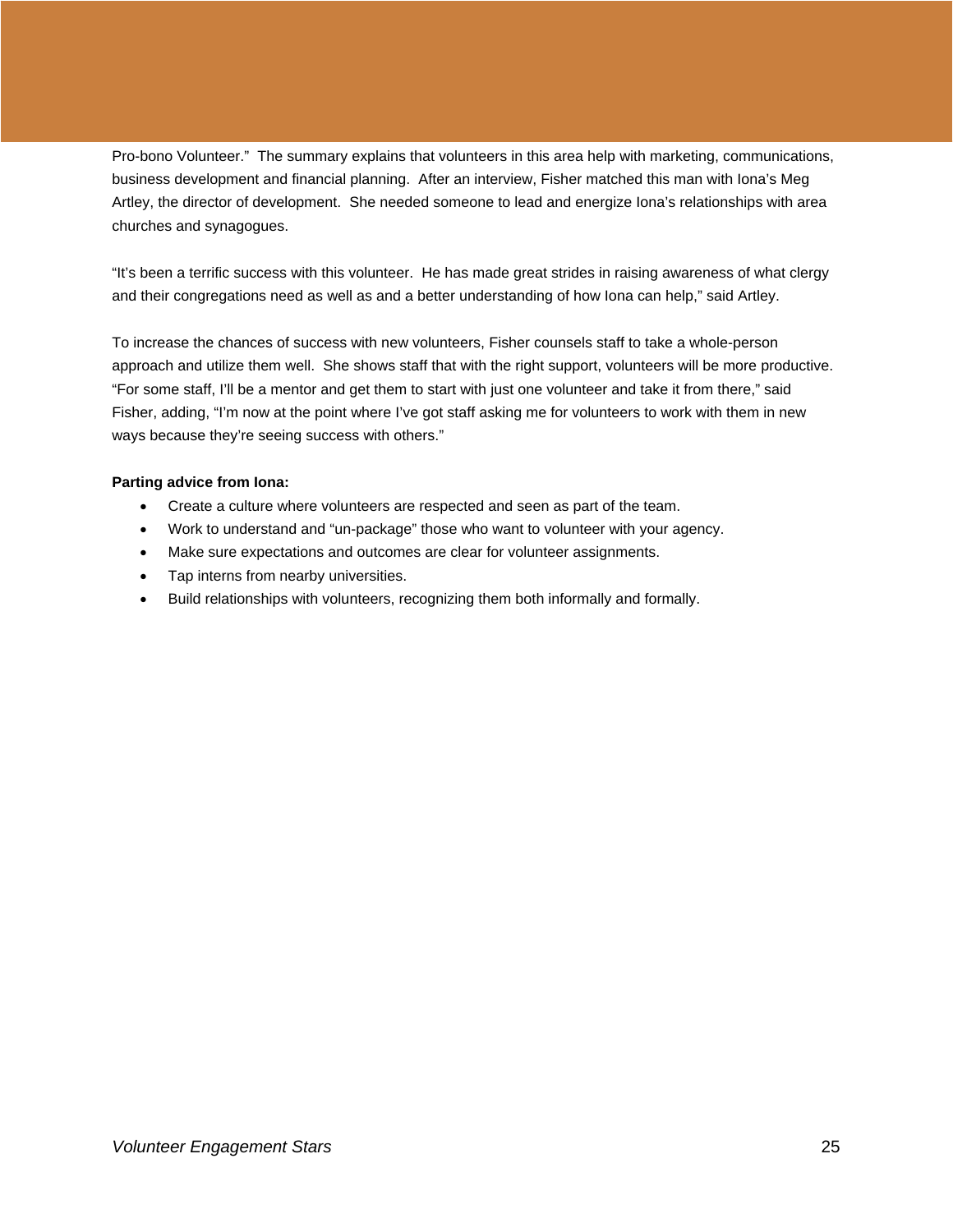## **Attention To Detail Nets Dedicated Volunteers**

**Little Lights Urban Ministries Website:** www.littlelights.org Little Lights **Staff:** 12 full-time; 19 part-time **Volunteers:** 450 total, 134 ongoing **Number of volunteer hours:** More than 11,100 **Value of volunteer service:** \$366,000. **Agency Budget:** \$663,000 **Number of clients served/ year:** More than 150 **Mission:** Empowers underserved youth and families to reach their potential - spiritually, socially and intellectually through academics, life skills, the arts and discipleship **Service Area:** Ward 6 (Capitol Hill area), District of Columbia

## **Volunteer Engagement Highlights:**

- Employs a full-time volunteer coordinator who works closely with program and development staff to maximize volunteer contributions.
- Seven-hundred twenty-six friends and volunteers gave Little Lights nearly \$38,000 as part of the Fall, 2011 *Give to the Max* Campaign.
- Achieves a 50% volunteer retention rate among young professionals.

The semi-detached building for Little Lights is modest from the outside, however, what goes on inside touches the lives of many.

"I want volunteering with us to be a life changing experience for volunteers and the kids they help," said Little Lights Urban Ministries Executive Director Steve Park.

The place feels comfortable. On the walls, the children's artwork hangs along with pictures of the volunteers who regularly help the children with their homework. Upstairs, numerous interns and staff work in cramped quarters, four or more to a room.

"Volunteers are integral to the work we do. We invest in volunteers to give us the quality programs that yield success for those we serve," said Park. "Before we even know who you are, or what you want to do, we want people to feel welcome. It's part of our culture of hospitality."

Volunteers help in a variety of ways including administering after school tutoring, fun activities on weekends, and helping out with special events. Volunteers have also helped with facility renovations.

As the full time volunteer coordinator, Tiffany Gibson's central role is recruiting, screening, orienting and training volunteers in collaboration with other staff.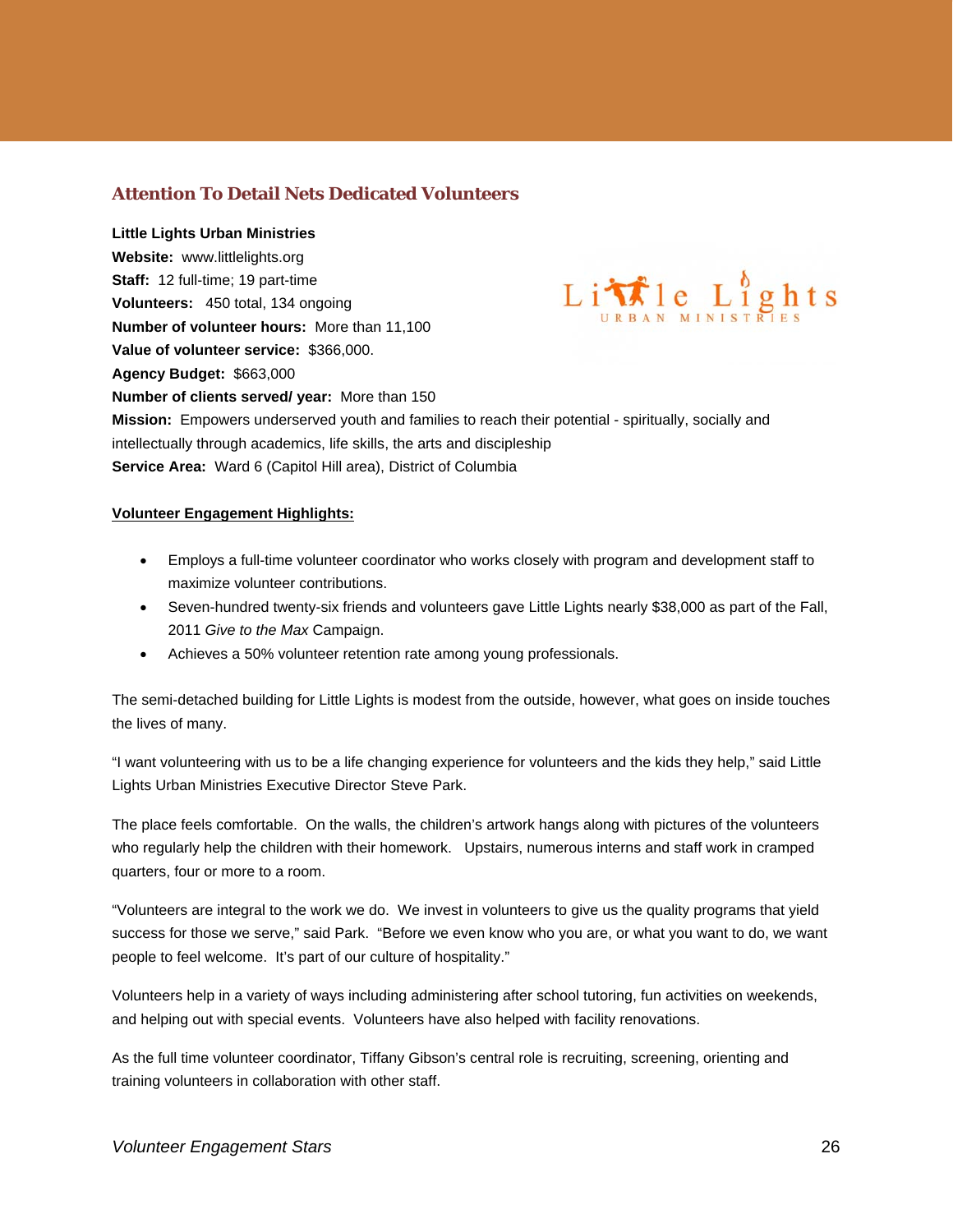"I see myself as a bridge between the program staff and the development staff," said Gibson.

As Little Lights grew, staff realized that there needed to be a more systematic approach to coordinating volunteers.

"We are now more streamlined in how we bring in volunteers, support them and communicate with them, but we still work with volunteers in a very individual way," Gibson said.

Prior to becoming a volunteer with Little Lights, there is a 4.5 hour new volunteer orientation which provides the philosophy of Little Lights, reviews all the programs and provides a section on anti-racism.

"We feel it's really important that volunteers have the big picture about what we're doing right from the beginning," said Park. "Even though we have specific volunteer opportunities, we take each prospective volunteer on a case-by-case basis. We're looking for a good fit, and sometimes the best thing is not to bring on a volunteer. Every volunteer has to further our work and provide a net positive contribution."

Eighty percent of Little Lights volunteers are under 35 and dedicated to their professional careers.

"We know our volunteers are busy, so we value their time and make it work for them," Gibson said.

Little Lights is able to achieve a 50% volunteer retention rate across all programs because they give volunteers great feedback. All volunteers have a staff manager who sends out a weekly e-mail.

"Volunteers want to see that they are making a difference. That's why after every semester we ask volunteers to complete an online feedback form," said Gibson.

Volunteers who work one-on-one with a kid also get a de-briefing with a staff member after each tutoring session to talk about successes and challenges. In short, volunteers are part of the Little Lights team and help the kids succeed. There are two volunteer appreciation events each year and a more formalized monthly volunteer newsletter.

*"We want our volunteers to have the freedom to be creative in their positions and have ownership in what they're doing."* 

> *Steve Park Executive Director*

While Little Lights has 12 full-time staff members, it still seeks out volunteer leaders who can take a program and run with it. An example of this is Camp

Hope, where 15-20 kids who have done well over the academic year are rewarded with a four-night camping experience during spring break. The camp was the brainchild of a high school volunteer. She worked with another adult volunteer to make the camp a reality. Ten years later, the adult volunteer is still leading this program and is responsible for finding a site, training volunteers, and even helping fundraise.

Volunteer leaders are also engaged with the Saturday Urban Drop-In Program, where kids can have fun in a safe, supervised place. Little Lights has one staff person who checks the kids in and is on call should problems arise in the building. Volunteers though, really call the shots once the kids have arrived.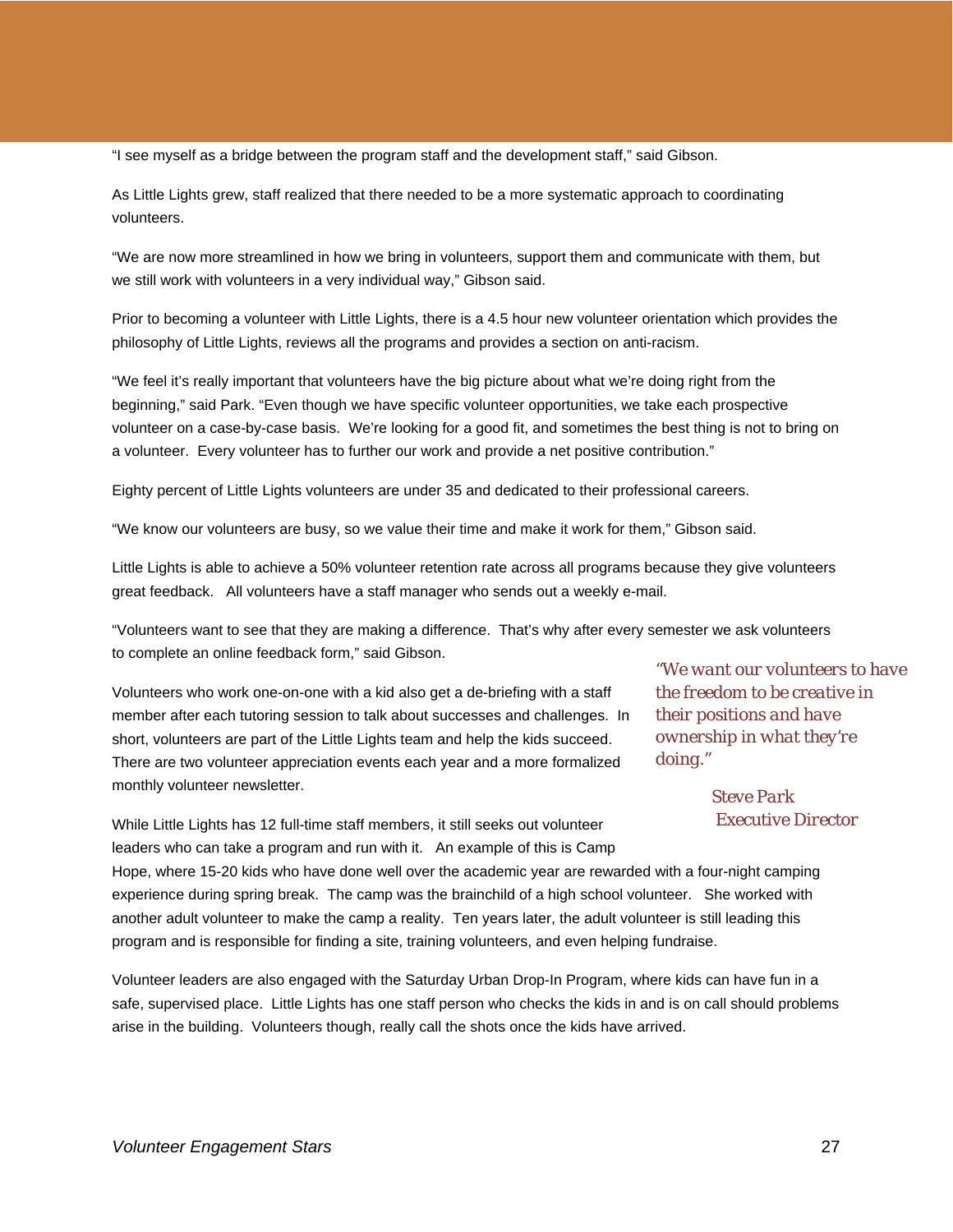"We want our volunteers to have the freedom to be creative in their positions and have ownership in what they're doing," said Park.

## **Parting advice from Little Lights:**

- Having a good volunteer program takes resources.
- Work to build a sense of community for everyone including clients, volunteers, and staff.
- Provide feedback to volunteers and make sure they are heard.
- To find leader volunteers, look for those where you already have a quality relationship with and who are dedicated.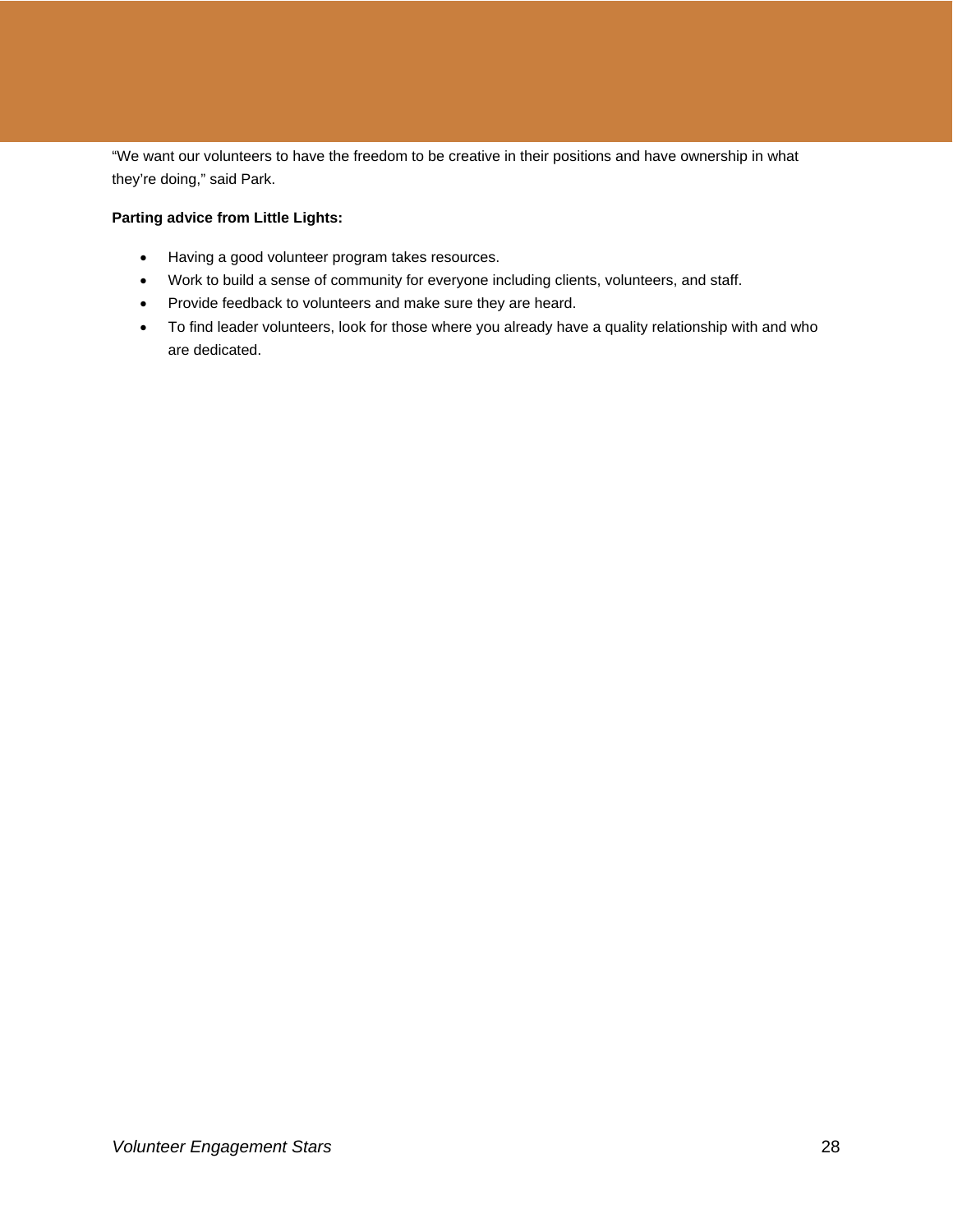## **Entrusting Volunteer Leaders with Home Rehabilitation**

**Rebuilding Together Montgomery County Website:** www.RebuildingTogetherMC.org **Staff:** 5 full-time; 2 AmeriCorps Members **Volunteers:** 1,500 total **Number of volunteer hours:** 12,000 hours **Value of volunteer service:** \$500,000 **Agency Budget:** \$1.2 million **Number of clients served/year:** 235 **Mission:** Bringing volunteers and communities together to improve the homes and lives of low-income homeowners



**Service Area:** Montgomery County, Maryland

## **Volunteer Engagement Highlights:**

- Delivered to the community \$1.3 million in market value repairs during the past year while only charging \$791,000 in program expenses. This was done by leveraging volunteer labor and donated materials.
- Those in the skilled trades donated more than \$377,000 of labor to help low-income home owners and nonprofits.
- Mobilized more than 43,000 volunteers who have given nearly \$9 million in market value labor during the last 22 years.

Rebuilding Together Montgomery County is an affiliate of the national organization Rebuilding Together. Since the beginning, the model across the United States has been to tap a broad spectrum of volunteer leaders, skilled trades professionals and episodic volunteers to help rehabilitate the homes of low-income homeowners and often on non-profits facilities as well. The agency has a number of volunteer leadership positions that carry a great deal of responsibility.

"A successful project often ensures that our volunteers will become more engaged and take on more responsibility down the road," said Executive Director Susan Hawfield.

She adds that the kind of work they do would not be possible by simply hiring standard contractors. Volunteers make it possible to undertake multiple home repairs quickly which allows the homeowner's life to be disrupted as little as possible during the work.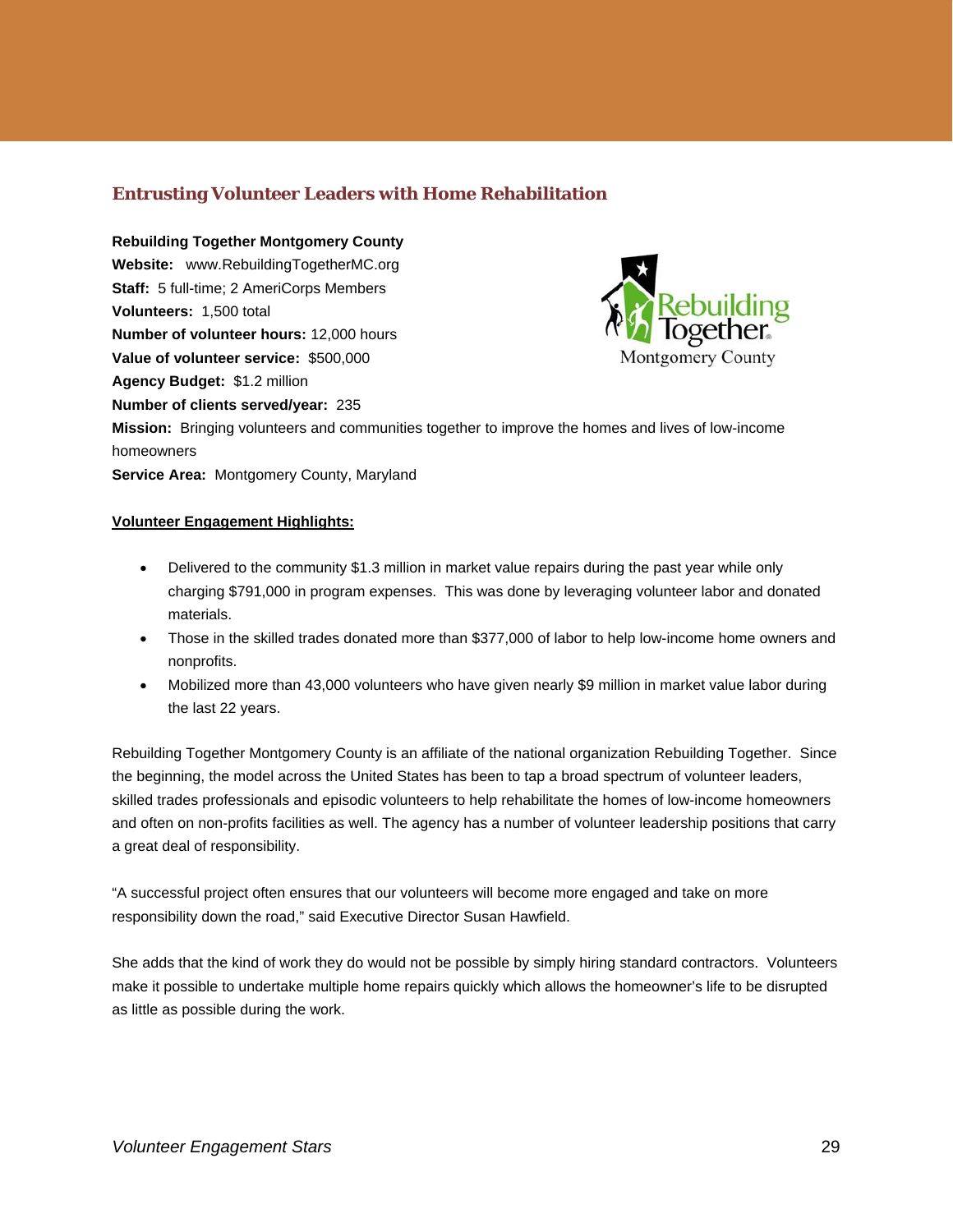House Captains are the backbone of most "rehab" projects. These volunteers need advanced project management skills and the ability to coordinate other volunteers and skilled trades persons. Volunteers take ownership and are in charge of these very involved home repairs.

Area Coordinators are another key volunteer leadership position. With as many as 30 homes being rehabilitated in the month of April, the staff does not have the capacity to oversee sites. Five volunteer Area Coordinators take the lead in helping the House Captains with a wide variety of logistical support. Area coordinators work to find more volunteers to help with the technical aspects of home repair. "Without leader volunteers, our project day work would be impossible. They expand the capacity and effectiveness of our organization," said Hawfield.

The Ambassador volunteer is the agency liaison with homeowner. They work with the family from the planning stage through rebuilding day. On the rebuilding day, the homeowner can be a little nervous when 20 or more volunteers appear at the front door. The Ambassador is the advocate for the homeowner. Weeks before volunteers arrive, the Ambassador helps the home owner communicate with the House Captain and helps the homeowner with house preparation.

"It requires someone who's really good with people and who helps the homeowner feel comfortable with the work that's being done," said Hawfield. "Our Ambassadors make sure homeowners understand how the work will proceed in a way that's supportive and based on a trusting relationship."

Through the national office, two AmeriCorps Members work for one year on a full-time basis with Rebuilding Together Montgomery County in order to help build capacity.

"Because they have longer-term assignments, Americorps members are able to take on specific projects like leading our handyman program and our energy efficiency program," said Hawfield.

*"Without leader volunteers, our project day work would be impossible."* 

> *Susan Hawfield Executive Director*

A number of businesses in Montgomery County have found a partnership with Rebuilding Together accomplishes many goals. These companies make a real difference in the community and also involve their employees in a volunteer experience that helps

with team building, moral and instilling pride for the company.

Hawfield said, "It's great seeing a CEO of a large corporation being directed by one of his or her employees. The tables are turned. The CEO doesn't have the expertise in this setting."

Hawfield concluded by saying how tangible the volunteer work is, adding, "People understand and see exactly how they are impacting the recipient."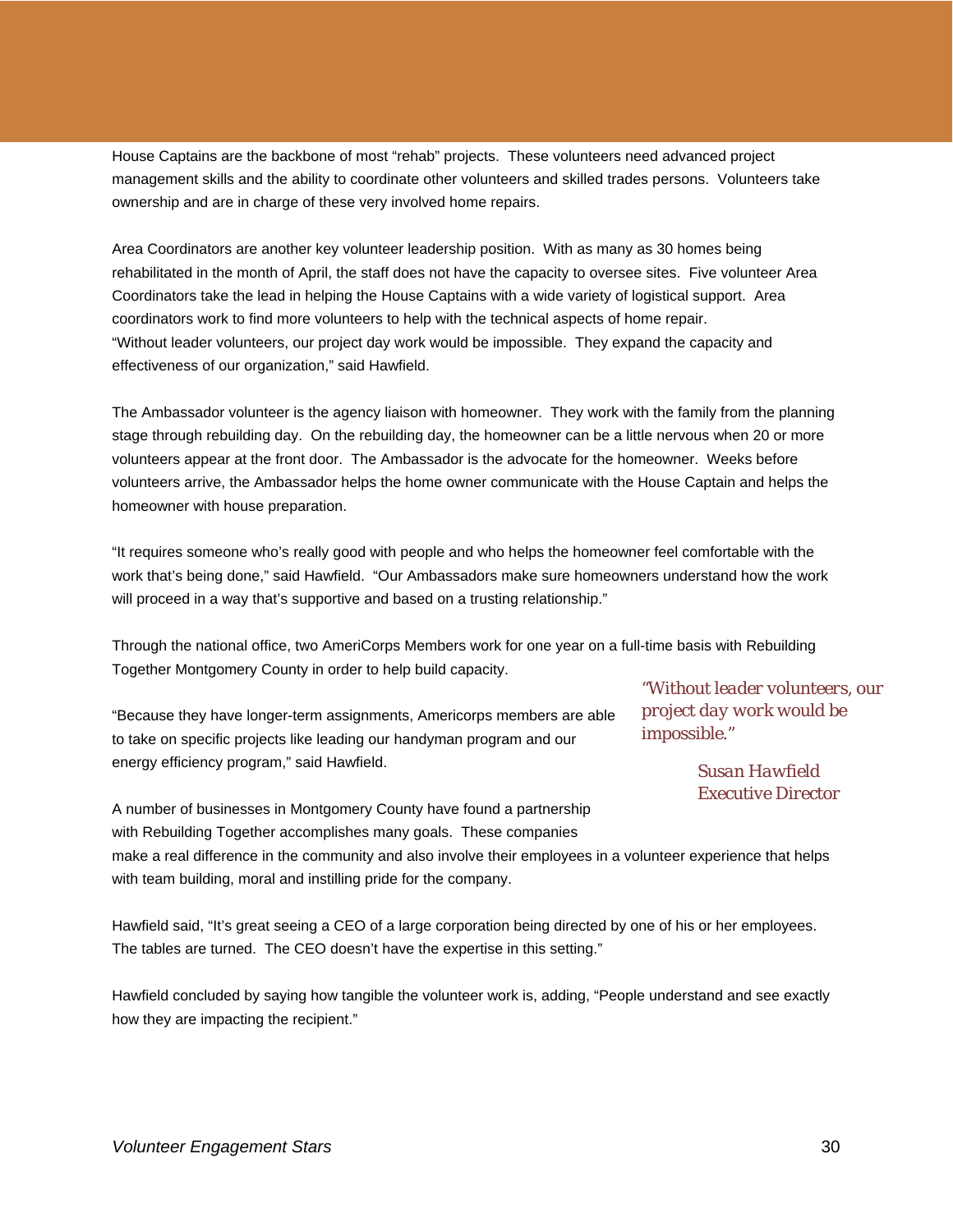Over the last couple years, there has been a lot of talk about how nonprofits should retain more skilled volunteers. Rebuilding Together has been recruiting and placing skilled volunteers for years. They are the skilled trades professionals who do plumbing, electrical, HVAC and carpentry.

"These trades persons work hard all week, then volunteer with us," said Hawfield. "We treat them like gold and we're lucky that many of them come back year after year."

Hawfield believes a diverse and able board of directors has been essential to the organization's success. The board has a strong compliment of business experts such as bankers, lawyers, a CPA, insurance agent and a marketing person. There is even an occupational therapist on the board. They help make sure home repairs are safe and responsive to homeowners thus allowing them to age-in-place.

## **Parting advice from Rebuilding Together Montgomery County:**

- Work to make your mission resonate with volunteers.
- Make volunteering as tangible and results-oriented as possible.
- Make sure your volunteers, particularly volunteer leaders, understand the big picture and how the organization is making a difference to those you serve.

**Note:** The Washington region is served by other Rebuilding Togethers in Arlington, Fairfax, Falls Church, Alexandria and Washington, D.C.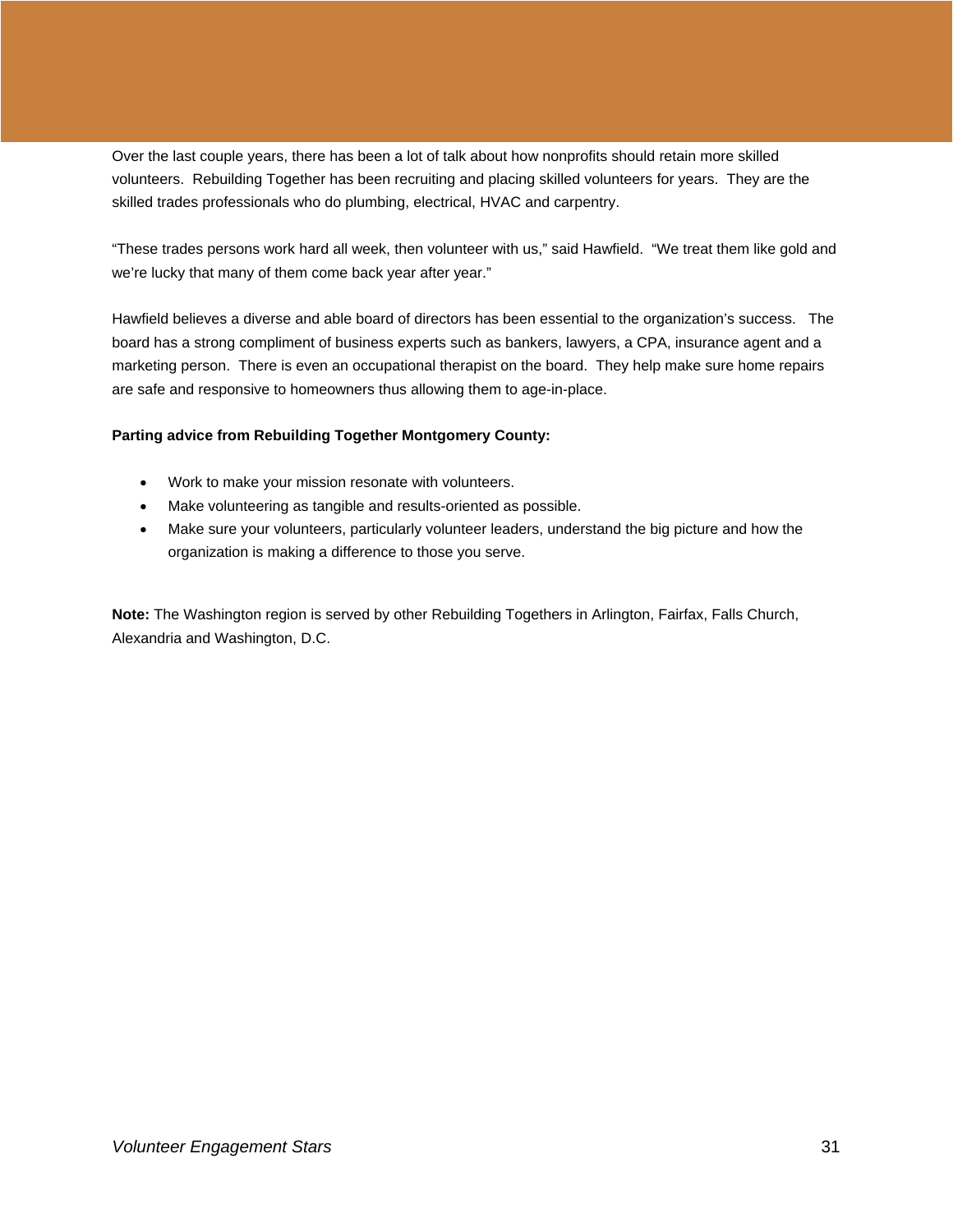## **Giving Up Control Nets Increased Volunteer Engagement**

**Washington Area Bicyclist Association (WABA) Website:** www.waba.org **Staff:** 10 full-time; 2 part-time **Volunteers:** 515 total; 53 ongoing **Number of volunteer hours:** 6,600 (estimate) **Value of volunteer service:** \$211,200 **Agency Budget:** \$800,000 **Number of clients served/year:** 4,000 members



**Mission:** To create a healthy, more livable region by promoting bicycling for fun, fitness, and affordable transportation; advocating for better bicycling conditions and transportation choices for a healthier environment, and educating children, adults and motorists about safe bicycling. **Service Area:** entire Washington region

## **Volunteer Engagement Highlights:**

- Volunteers and staff attended 450 public meetings, taught bike safety to more than 700 adults and students in 13 DC elementary schools. Another 2,000 children in Maryland received bike safety education.
- An estimated \$10,000 a year is saved by having volunteer nights where 20 or more people help WABA. Volunteers build a stronger connection to WABA and also benefit from a fun, social experience with like minded people.
- Interns have provided \$5,000 in staff level assistance over the last year. Two current staff members started out as WABA interns.

The WABA offices in Adams Morgan have the feeling of a high tech start-up company. Staff and volunteers are busy at work on database projects, writing the newsletter and gearing up for the spring. With a joint focus of bike advocacy and educational programs, there are many ways volunteers are involved.

"We find that when people come to us looking to volunteer, they usually are already pretty passionate about bikes and often have ideas of how they'd like to contribute," said Executive Director Shane Farthing.

WABA does not have a volunteer coordinator but makes sure staff know how to work effectively with volunteers. Since a number of current staff members used to be volunteers, the culture of respecting and appreciating volunteers remains central to getting the work done.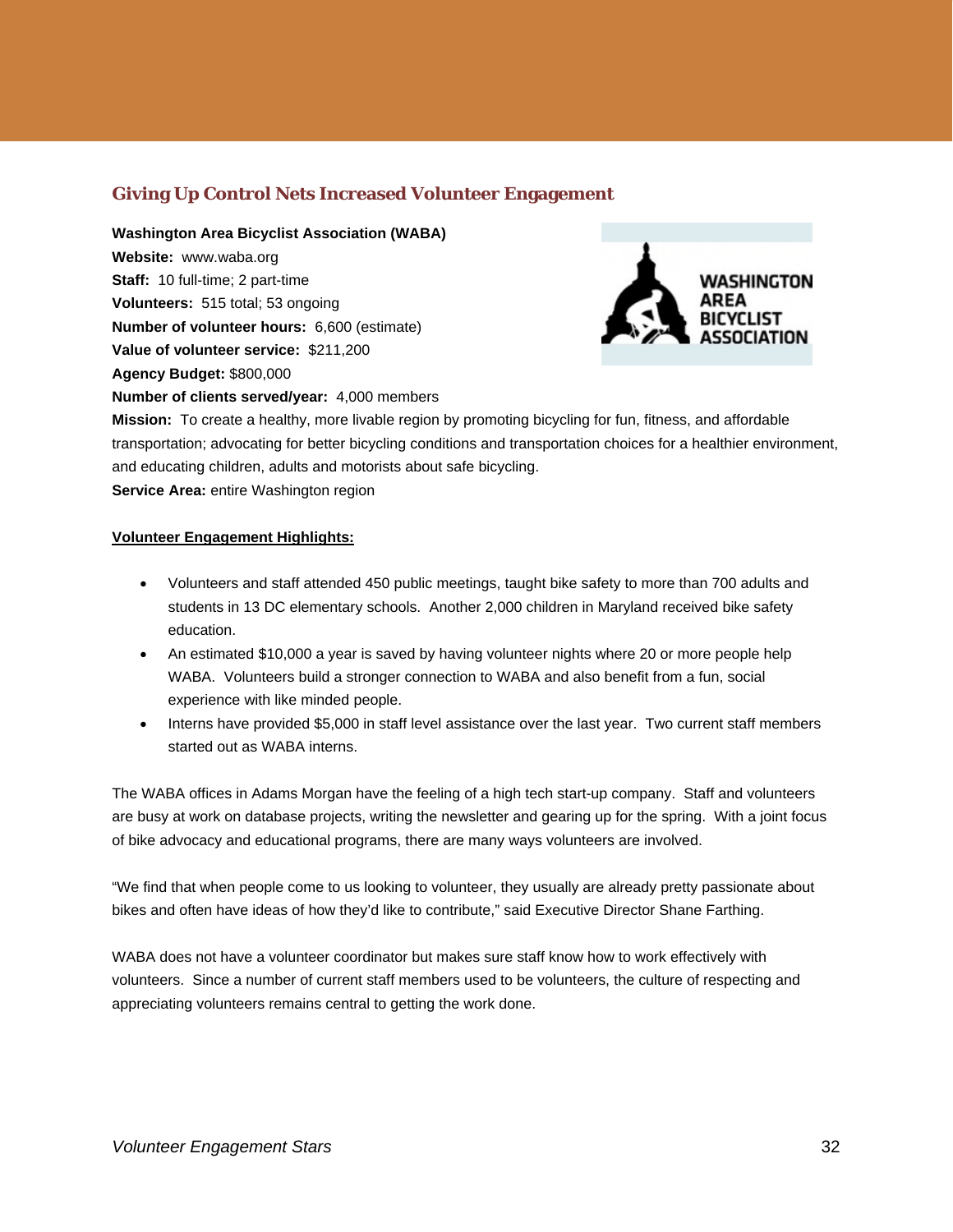One of WABA's biggest volunteer programs is the Bike Ambassadors Program. Volunteers are engaged as educators and bike enthusiasts, working to bring better bicycling to area residents. They attend and speak at community events, interact with community members and act as bicycle role models.

"The idea is that once we provide volunteers with a core training program and ways to get involved, they can be advocates, educators and even do their own events without direct oversight from WABA," said Daniel Hoagland who runs the program.

Part of WABA's success is in setting clear expectations concerning when volunteers are representing WABA and when they are doing their own project.

Farthing said, "We want Bike Ambassadors to feel empowered and take ownership when they volunteer, but we also have a Volunteer Code of Conduct that spells out our expectations, especially when they are acting as a WABA representative."

"We've got one guy who works at Georgetown University who is what we call our Georgetown WABA Liaison. He takes the lead in putting together five or six events a year and works closely with staff to pull it off," said Hoagland.

The response from Georgetown students has been impressive and Hoagland said he couldn't have ever gotten as far without this volunteer leader.

When it comes to measuring the outputs of volunteers, Farthing said, "I'm more interested in fulfilling our mission by making volunteering integral to it." This means that when he or his staff write a grant application or contract, they'll often include how they'll utilize volunteers.

"Grants are so competitive that showing how we leverage our work with volunteers has helped us get funding," said Farthing.

*"We're seeing that with social media, the lines are blurring between who's a follower, volunteer or contributor."* 

> *Shane Farthing Executive Director*

Volunteer involvement ebbs and flows with WABA, with the winter months being slower. When projects or events come up, WABA has a volunteer list of more than 1,000 people who can be contacted.

"We find that people move around and volunteer for different things, so we push out opportunities to this list of people who'll actually do something for us," explains Farthing. WABA also an e-mail list of over 40,000 people and a membership of 4,000. Like many nonprofits, WABA has dedicated office volunteers who assist in the administrative work of membership processing. They utilize volunteers as marshals for all their community bike rides and as bike valets for large local and national events, including their event on the National Mall.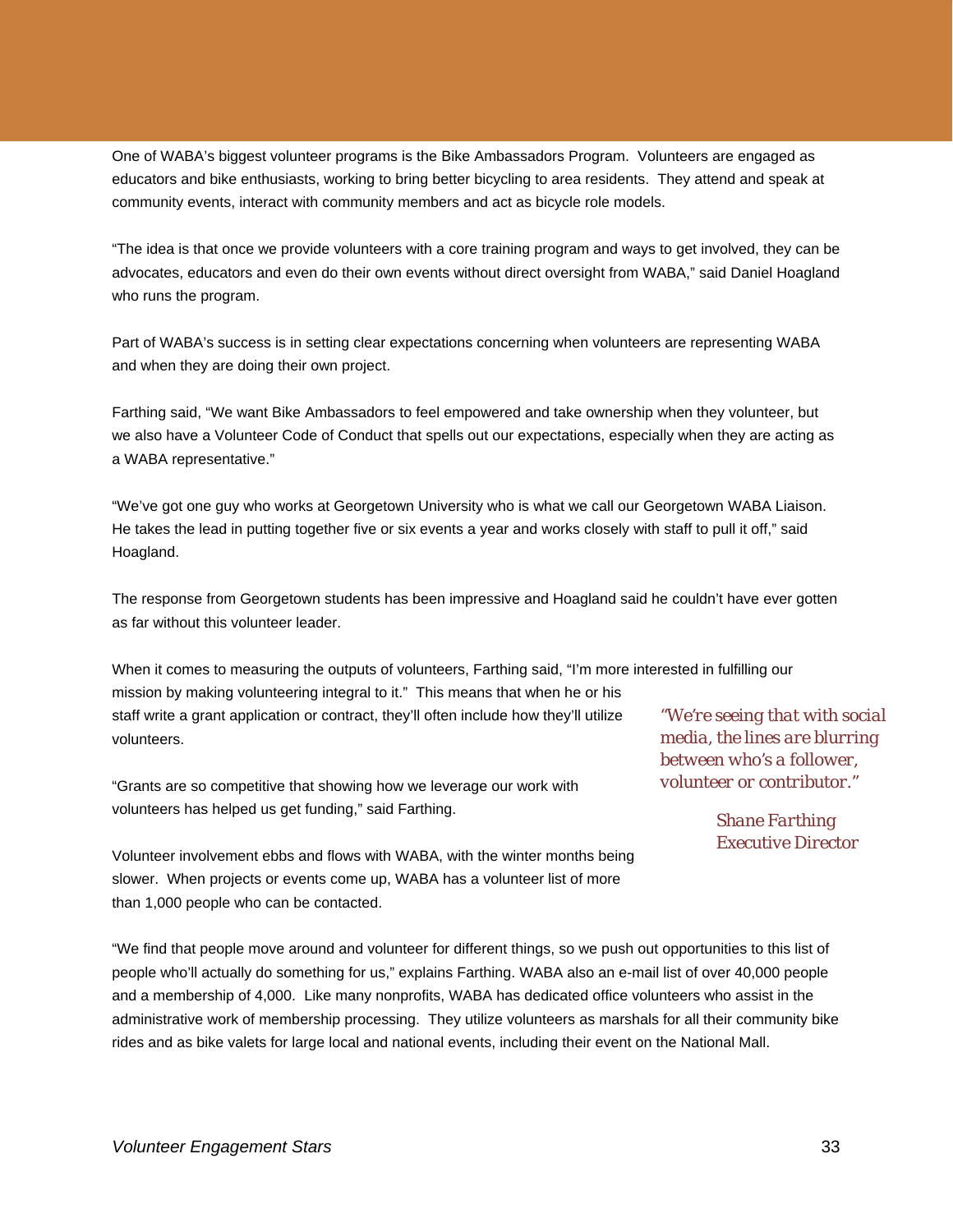While WABA membership is important, the group is most interested in getting people involved.

"We find that folks volunteer for us – and contribute their time - yet sometimes they're not joining as WABA dues paying members," said Farthing.

A few years ago WABA decided to recognize volunteer time by giving complimentary WABA memberships to anyone who volunteers three or more times.

"It sends a message to our volunteers that they are valued when they help us out," said Membership Coordinator Jenn Bress.

Social media has worked well for WABA. Their 3,750 Facebook Fans and 1,250 Twitter followers are a good start to getting more people interested, engaged and eventually volunteering. WABA's "blanket approach" is to put their messages and needs out there on multiple social media platforms to engage more people. "We're seeing that with social media, the lines are blurring between who's a follower, volunteer, or contributor, " said Farthing, adding, "It's really about a cycle of engagement, with one point of involvement eventually supporting the other areas."

## **Parting advice from the WABA:**

- Recognize that some people look for ways to show leadership, while others look to contribute by fitting into an existing structure. Provide opportunities for both.
- Always communicate to volunteers about the connection between what they are doing and what difference it is making.
- Show funders how your agency leverages volunteers to cost-effectively provide services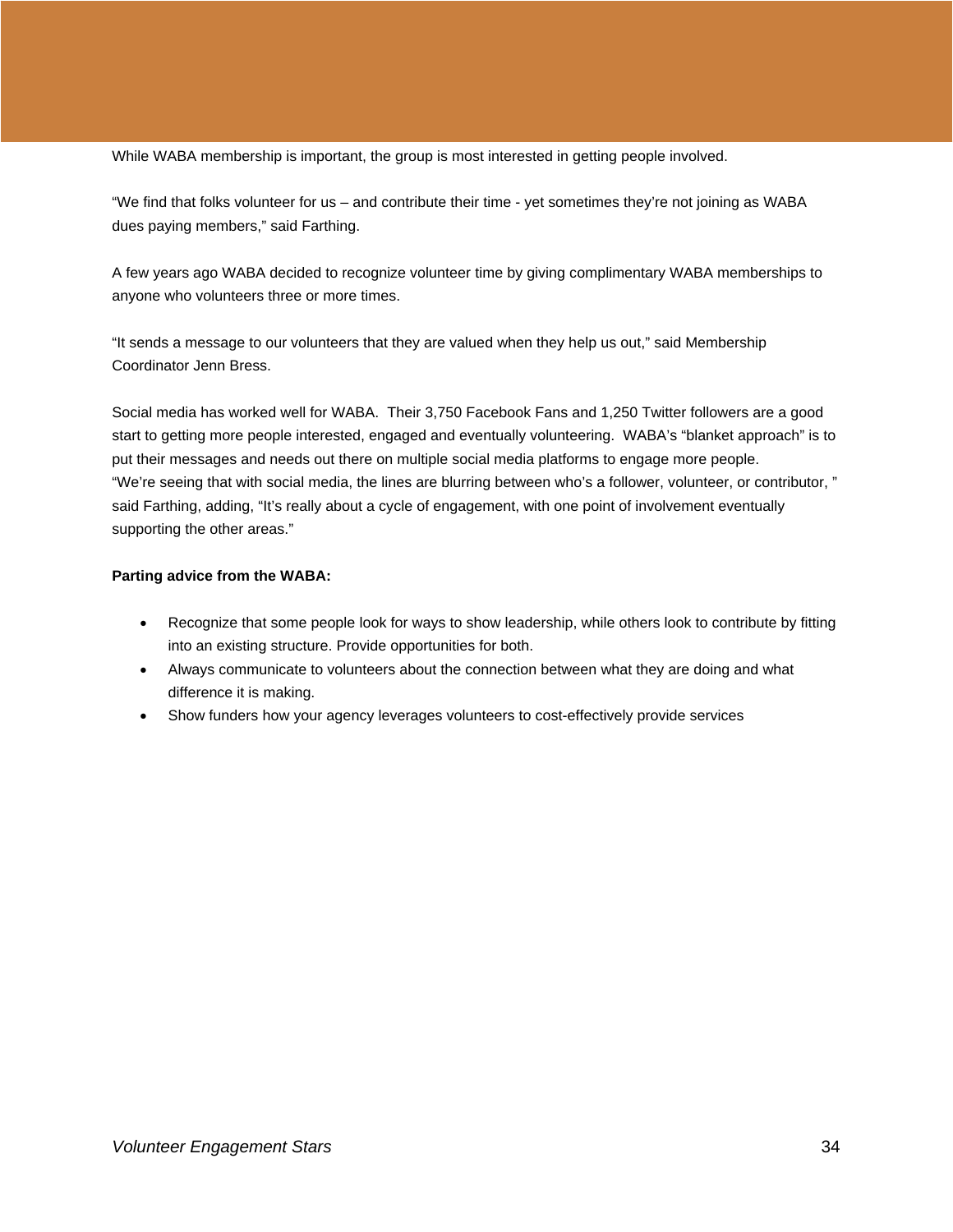## **Volunteer Engagement Resources**

**The New Volunteer Workforce** (free download) By David Eisner, Robert T. Grimm Jr., Shannon Maynard, & Susannah Washburn (2009) Stanford Social Innovation Review http://www.ssireview.org/articles/entry/the\_new\_volunteer\_workforce/

## **CEOs Who Lead the Way: 12 Key Actions of Volunteer Program Champions** (free download)

By Betty Stallings http://www.energizeinc.com/store/5-219-E-1

## **From the Top Down - The Executive Role in Successful Volunteer Involvement**

(book for sale – paperback or downloadable book) By Susan Ellis (updated, 2010) http://www.energizeinc.com/store/1-102-E-3

## **Leading the Way to Successful Volunteer Involvement: Practical Tools for Busy Executives**

(for sale - paperback or downloadable book) By Betty Stallings (2010) http://www.bettystallings.com/books/leadingtheway.htm

## **Volunteer Engagement Self-Assessment Tool** (free download)

By Reed Dewey www.volunteerfrontier.com

## **Boomer Volunteer Engagement: Collaborate Today, Thrive Tomorrow**

(for sale - paperback or downloadable book. Free download of templates and forms.) by Jill Friedman Fixler and Sandie Eichberg, with Gail Lorenz, CVA **http://www.volunteermatch.org/nonprofits/boomerbook/**

#### **Professional Development**

The Center for Nonprofit Advancement's Learning and Leadership Institute offers courses for all levels of staff. Visit the website for upcoming courses (discounted registration for Center members) **http:www.nonprofitlearning.org** 

#### **Video Resource**

Watch Greater Washington region experts discuss how to effectively engage and leverage volunteers on the television program *Connections* 

**http://www.nonprofitadvancement.org/connections-volunteerism**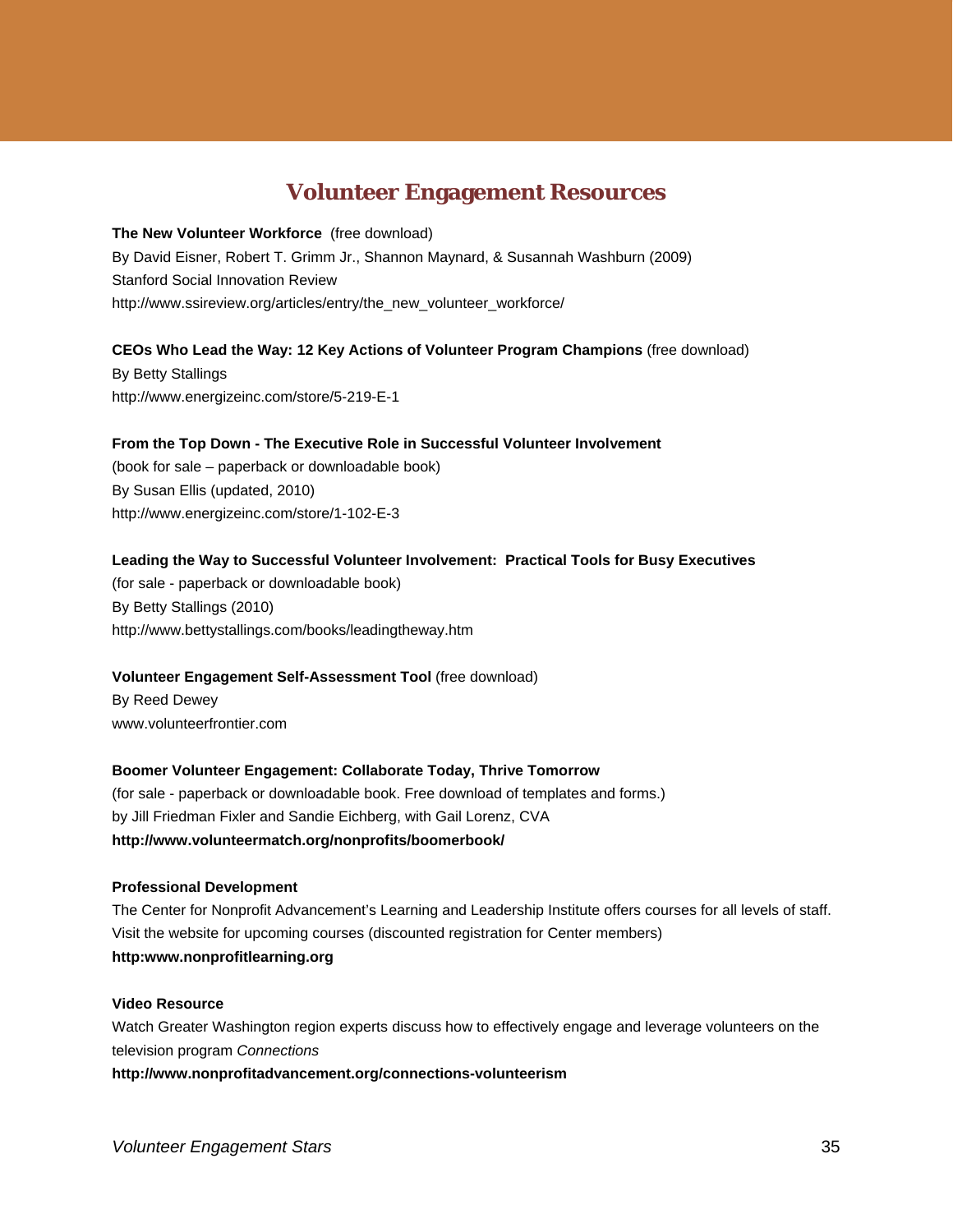## **References**

- 1. Studies by UPS Foundation, Deloitte Consulting, the National Council on Aging, the Corporation for National and Community Service, and the Points of Light Institute.
- 2. *Balancing Act: The Challenges and Benefits of Volunteers*, Urban Institute, 2004.
- 3. *The Boomer Solution: Skilled Talent To Meet Nonprofit Needs*, National Council on the Aging, 2010.
- 4. Corporation for National and Community Service Google "*volunteer retention rate*."
- 5. *Keeping Baby Boomer Volunteers Volunteering*, Corporation for National and Community Service, 2007.
- 6. *Deloitte Volunteer Impact Survey*, Deloitte, LLP, 2009.
- 7. *The New Volunteer Workforce,*David Eisner, Robert T. Grimm Jr., Shannon Maynard, & Susannah Washburn, Stanford Social Innovation Review (2009).

## **Report Methodology**

Organizations featured for this report were selected using a variety of approaches. The main method used was to identify nonprofits that already have been recognized as "one of the best" nonprofits by the *Catalogue for Philanthropy of Greater Washington*. Organization websites were then reviewed for the level and content of volunteer engagement activities. In addition, the *Center for Nonprofit Advancement* provided a list of member agencies for consideration. The writer also considered nonprofits he knew from his professional experience. All organizations selected first participated in a screening phone interview, and if selected, participated in an on-site interview with the Executive Director/CEO and the lead staff person responsible for volunteer engagement.